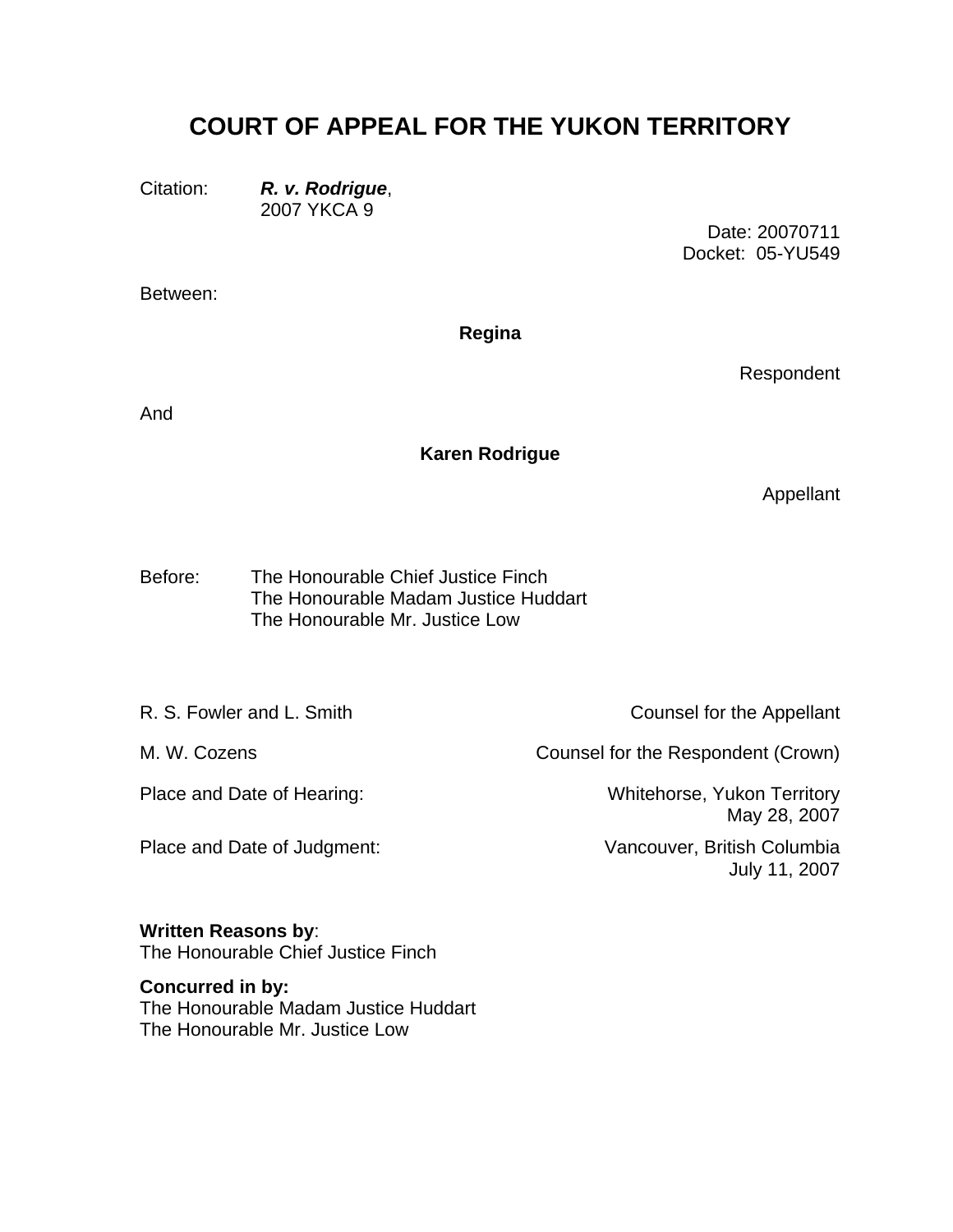#### **Reasons for Judgment of the Honourable Chief Justice Finch:**

## **I. INTRODUCTION**

[1] The appellant appeals her conviction entered on 25 October 2005 on a charge of second degree murder in the stabbing death of Gerald Glen Dawson on 17 June 2004, following a trial by judge and jury in Whitehorse. In her testimony at trial, the appellant admitted inflicting the fatal wounds, but said she was intoxicated and was provoked by the deceased's sexual assault on her and by his belittling slur that she was a "crack whore" whom no one would believe. The critical issue for the jury was whether the appellant had the necessary intent for murder.

[2] There was a substantial body of evidence led as to the appellant's conduct after the stabbing, concerning her apparent indifference to the deceased's condition, destruction of evidence, and use of the deceased's property. This, and other evidence, reflected poorly on the appellant's character. There was also evidence as to the deceased's good character, including the absence of any history of prior sexual misconduct, and his assistance to the appellant and other women with similar substance abuse issues.

[3] On this appeal, counsel for the appellant contends that the learned trial judge failed to give any, or adequate, instructions as to the use the jury could make of the appellant's post-event conduct, and the evidence of the deceased's good character and the appellant's bad character. Counsel also contends that the charge on intent for murder was inadequate and misleading in the circumstances of this case. The appellant seeks a new trial.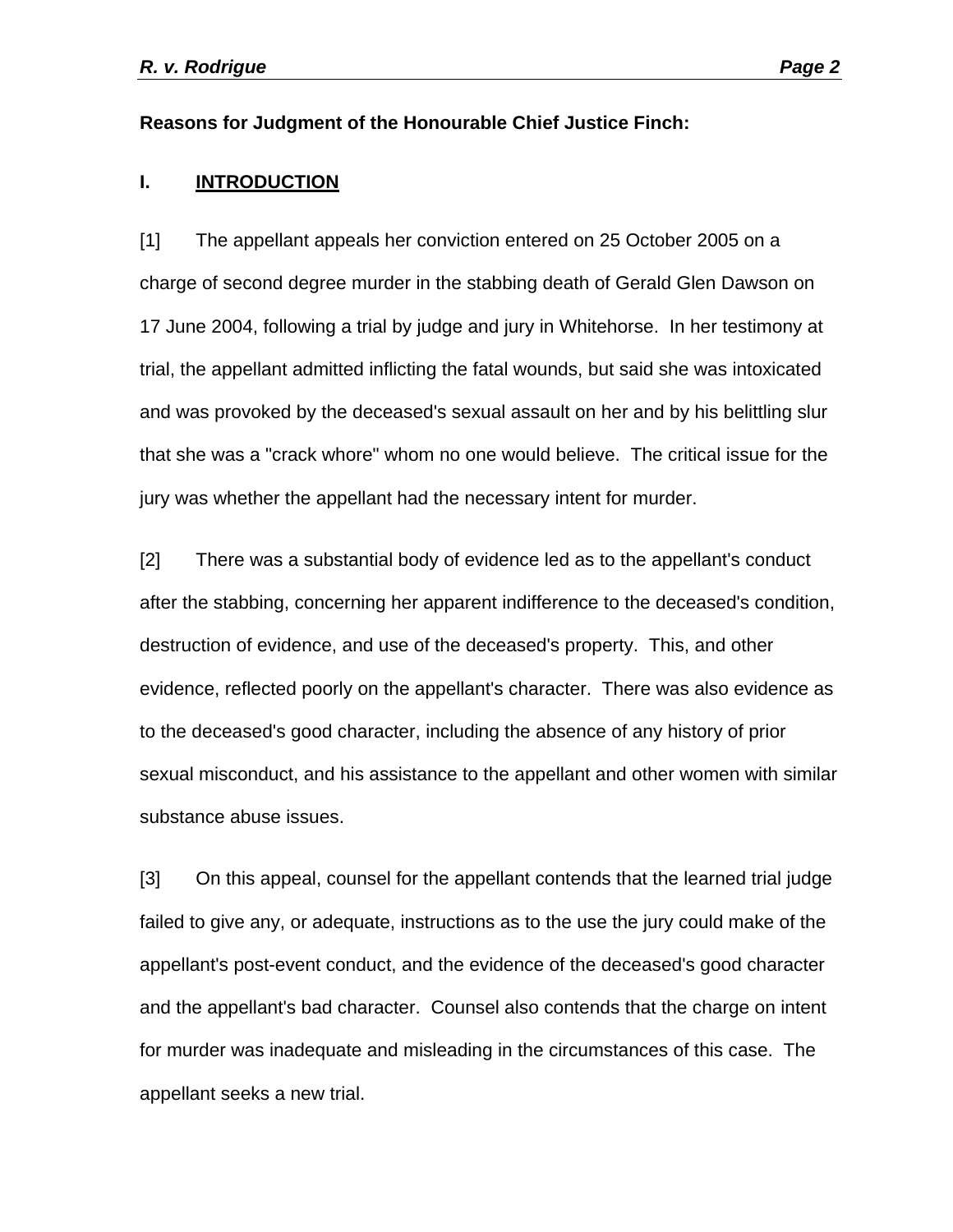[4] Counsel for the Crown says that the judge's charge was adequate in respect of all issues raised. In the alternative, with respect to the charge on the evidentiary issues, the Crown says the verdict would have been the same in any event, and asks the Court to apply the provisions of s. 686(1)(b)(iii) of the *Criminal Code*, and says the appeal should be dismissed.

[5] For the reasons that follow, I consider there to be merit in all of the grounds raised by the appellant, and I would order a new trial.

#### **II. FACTS**

#### **A. The Relationship of the Appellant and the Deceased**

[6] At the time of his death, Gerald Dawson was 64 years old, and the father of a daughter who also lived in Whitehorse. Mr. Dawson had lived in Whitehorse and worked in construction for a number of years. He had befriended and helped a number of women in the community when they needed help, and one of those persons was the appellant. There was evidence that three other women, Nadia Lennie, Sheila Scheper and Carolyne Chambers, also had problems with substance abuse and that they all received assistance from Mr. Dawson from time to time, including rides, the loan of money, or sometimes help with their children.

[7] Karen Rodrigue was born and raised in Inuvik, in the Northwest Territories. She moved to Whitehorse when she was 15. She has a grade 10 level education and is separated from her husband, Jimmy Rodrigue. Ms. Rodrigue has four children, aged from 9 to 19 at the time of trial. She lived in a common-law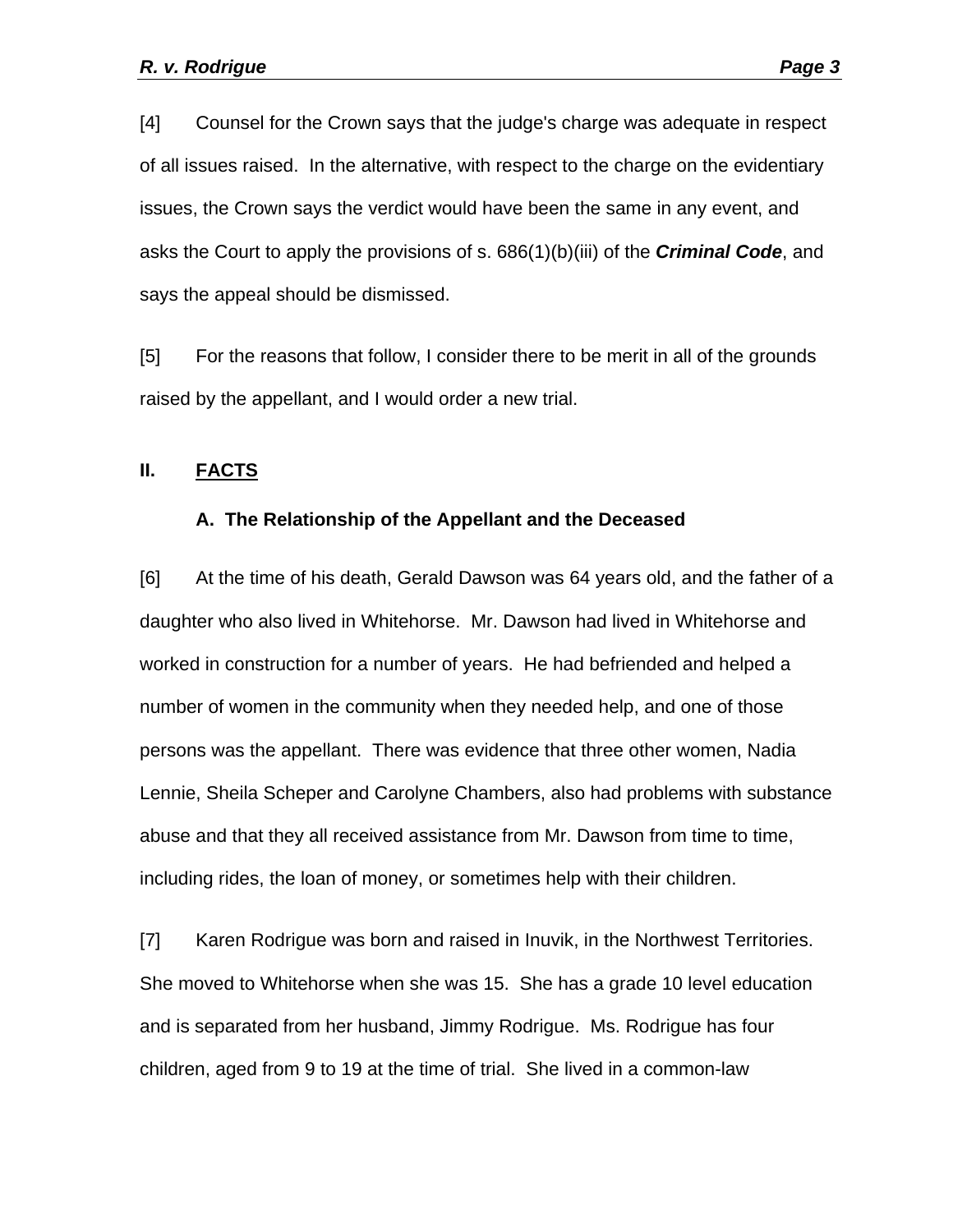relationship with Dan McGinnis for about seven months prior to the events of June 2004. She was 36 years old in June 2004.

[8] Ms. Rodrigue has a criminal record, including convictions for forgery, fraud and theft. In her evidence, she admitted that she had a substance abuse problem and used alcohol, marihuana and cocaine. She has been using drugs since she was 14 and drinking since the age of 15. She has attended some treatment programs over the years.

[9] The friendship between the appellant and the deceased was well known to the community of Whitehorse, and the two were often seen together. The deceased's daughter thought that the appellant and her father were friends, in a nonsexual relationship. Her father had told her the appellant was a friend whom he would help out if in difficulty, and she believes that this was the extent of their relationship.

[10] There was other evidence as to the friendly, but non-intimate, relationship of the two.

[11] Ms. Rodrigue testified that she borrowed money from Mr. Dawson occasionally, usually small amounts, which she said she almost always paid back. They had been friends for three or four years before June 2004. She denied any prior sexual relationship with Mr. Dawson.

[12] In the spring of 2004, she used one of Mr. Dawson's credit cards without his permission. He did not report it to the R.C.M.P. and the two remained friends.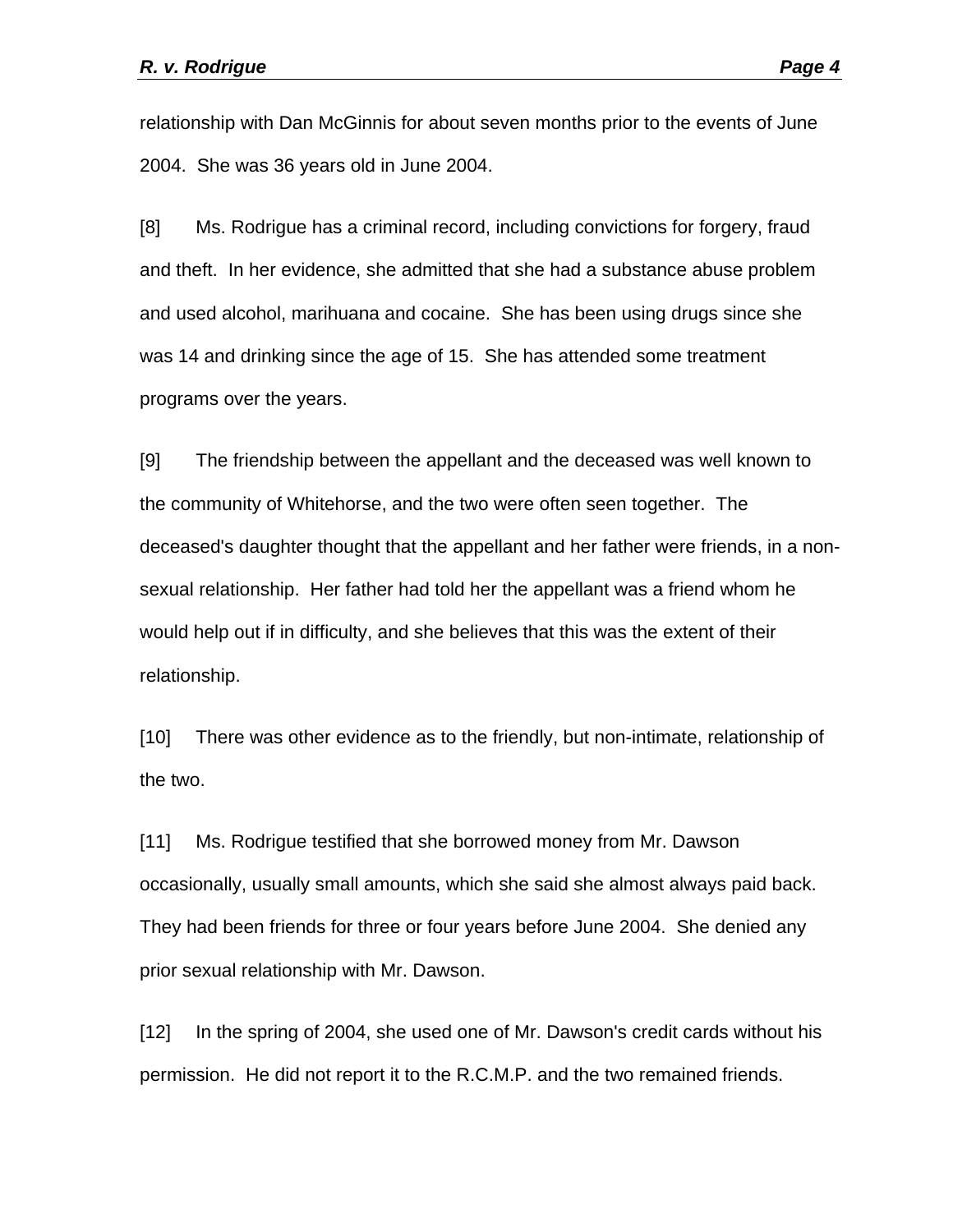#### **B. Events Before the Stabbing**

[13] On 16 June 2004, the appellant was drinking with Danny McGinnis in their apartment in the afternoon. They decided to get some cocaine, which they did, used it, and drank some more beer. Later they decided to go downtown to get more cocaine with their remaining money, but were unsuccessful.

[14] The appellant decided to try to borrow \$30.00 from Mr. Dawson so she could purchase more cocaine. Mr. McGinnis, in the meantime, had gone home while the appellant stayed downtown at a local bar. She continued to drink beer. She phoned Mr. Dawson at about midnight and he came down and picked her up. She said they drove around for some time and eventually went back to Mr. Dawson's house to drink some beer and "smoke a joint".

[15] When the appellant asked for a ride home, Mr. Dawson told her it was too late and she would have to walk. He agreed they would sleep and he would drive her home in the morning. She lay on a cot with a blanket over her.

[16] She testified that she awoke to Mr. Dawson tugging on her arm and asking her to come lay with him. She declined and asked him to leave her alone. She says he then grabbed her, threw her onto his bed, held her down and sexually assaulted her.

[17] The two then argued about what had just occurred. The appellant said Dawson taunted her, saying that she could tell the R.C.M.P. her story, but they wouldn't believe her because he would tell them that she was a "crack whore". The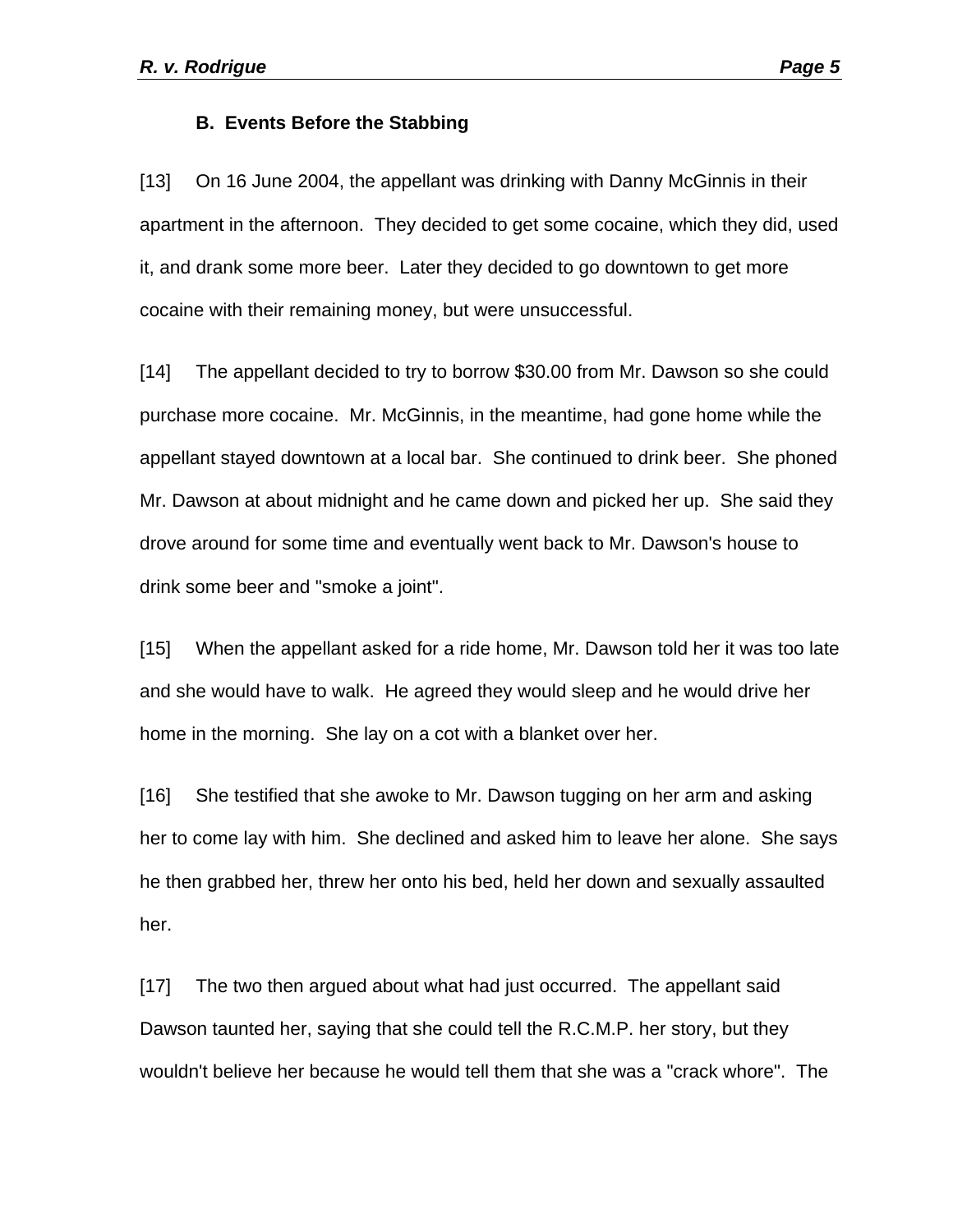appellant said she was very upset. They were standing in the kitchen, and when Mr. Dawson turned around, she grabbed a knife and struck him.

[18] She said Mr. Dawson acted as though the matter was a big joke and that nobody would believe her anyway. She said she was very angry that he thought he could get away with what he had done. She didn't think about what she was doing before she stabbed him and only realized what she had done after the event. She said her level of intoxication was high and that she was half-drunk.

[19] It was admitted at trial that the cause of death was internal bleeding caused by a stab wound on the upper left shoulder region of Mr. Dawson's back. The stab wound was consistent with a single-edge knife blade penetrating the deceased's body for five or six inches. The cutting edge of the knife was facing upwards. Internal bleeding would probably have taken ten or fifteen minutes before it was ultimately fatal. It could not be determined whether the injuries sustained would have been survivable even if appropriate and timely medical treatment had been given.

#### **C. Post-event Conduct, and the Appellant's Character**

[20] After the stabbing, Mr. Dawson fell to the floor and lay with his eyes closed, unresponsive. Ms. Rodrigue said she panicked and did not know what to do next. She pulled his body into the bedroom and covered him with a blanket. There was a pool of blood in the kitchen, so she grabbed a sheet, put it over the blood and poured water over it. She wiped it up and threw the sheet back into the bedroom. She took off her bloody socks, put her shoes on, grabbed the car keys from the table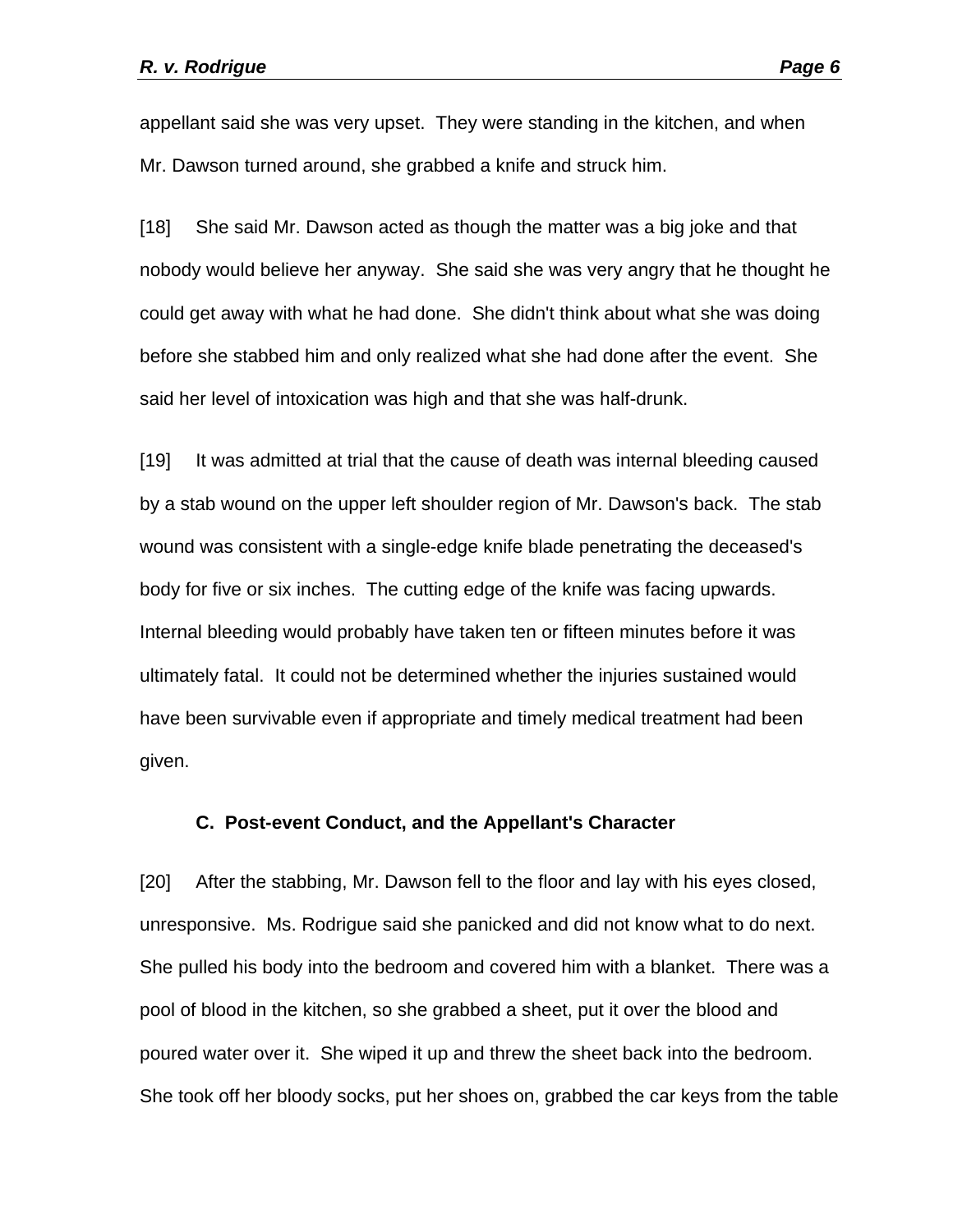and Mr. Dawson's gun from a dresser. She also took some beer and left in Mr. Dawson's car.

[21] She said she left the residence and padlocked the door on her way out. She left a note on the door that she wrote in the deceased's name, saying he was out of town for two weeks. She said she did this to throw anybody off the track that might be looking for him. She admitted taking the knife and the socks from the scene to conceal what she had done.

[22] On her way home, she stopped at a recycling depot and threw out a bag which contained the knife and her socks. From there she drove home.

[23] There was evidence that, between about 4:30 and 5:30 on the morning of 17 June, there were four unsuccessful attempts, using different Royal Bank convenience cards, to withdraw money from the deceased's account. Ms. Rodrigue admitted that she may have used the cards, although she could not remember doing so.

[24] When she got home, she did not tell Mr. McGinnis what had happened. She said things got worse so she just continued drinking and using a large amount of cocaine, for days, while she tried to think about how to sort things out.

[25] The following day, she got a paycheque which she cashed to buy more alcohol and cocaine. She went with Mr. McGinnis to the Dawson residence and took a couple of chainsaws from his shed, which they pawned at a pawn shop. With that money, they bought more beer. Later they sold another saw and used that money to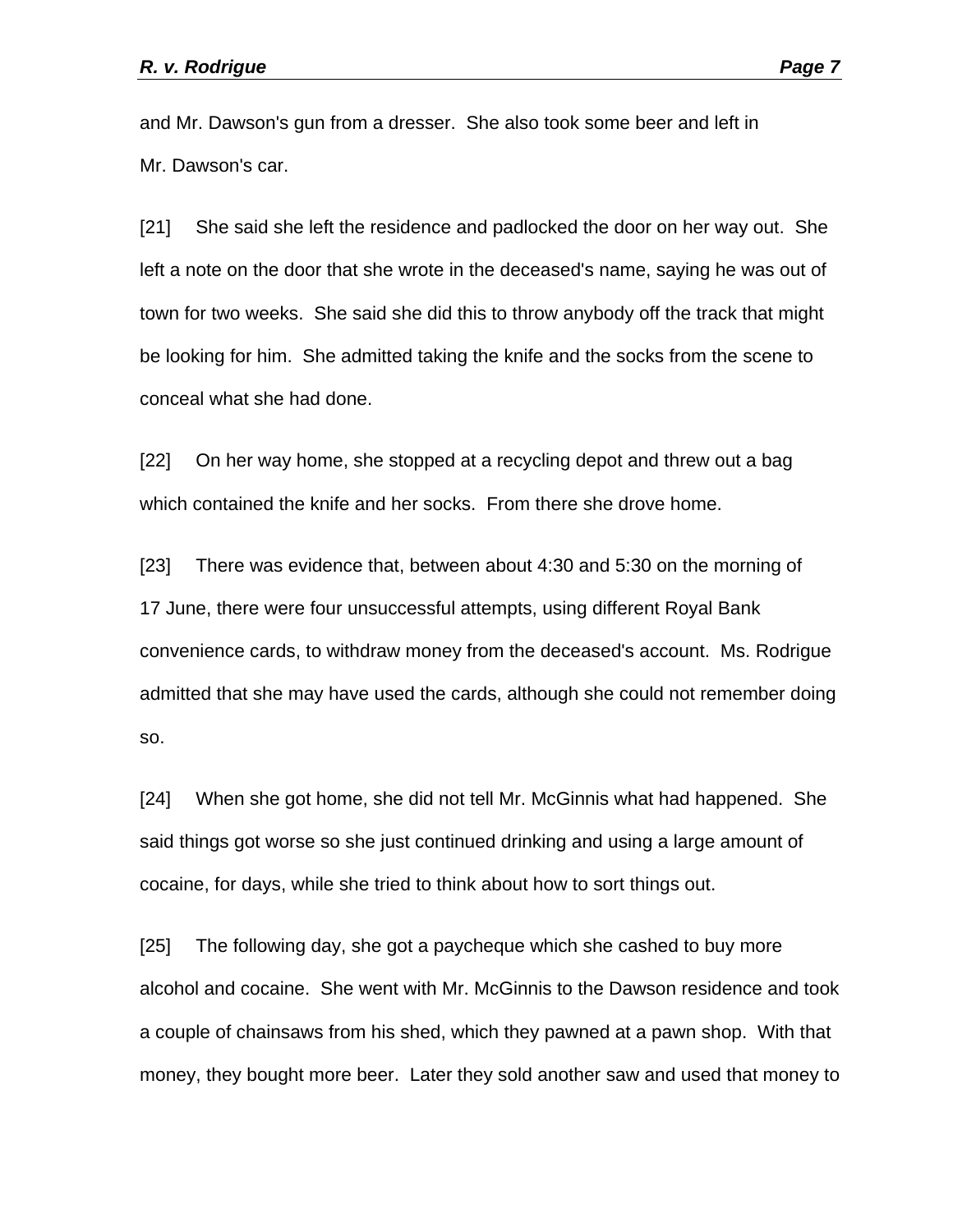buy more beer and some cocaine. They did this for ten days following the stabbing, namely, drink, use cocaine, and drive around in Mr. Dawson's car. About ten days after the stabbing, they were pulled over while driving Dawson's car.

[26] Ms. Rodrigue testified that during the ten-day period, she did not tell anyone she had been sexually assaulted and she did not tell anyone about Mr. Dawson's death, including her boyfriend, Mr. McGinnis. After her arrest, she did not tell the police constable initially because she was very frightened. She eventually did tell the truth to the police because she knew that they knew about Mr. Dawson's death.

[27] She made a statement to Constable Wirachowsky, including an apology letter admitting that what she had done was wrong and asking for forgiveness.

[28] In her testimony, Ms. Rodrigue acknowledged that she did not check to see whether Mr. Dawson was breathing in the ten to fifteen minutes after his death. She did not call the police after she stabbed him. She could not explain why she did not call 911. She guessed that she moved the body so it couldn't be seen through a window.

#### **D. Gerald Dawson's Good Character**

[29] James Wood was a close friend and co-worker of Mr. Dawson. Wood testified that he had never seen Mr. Dawson do anything sexual to any of the deceased's female friends, nor had he ever made a sexual advance towards any of them. He knew that Mr. Dawson and the appellant spent time together, but he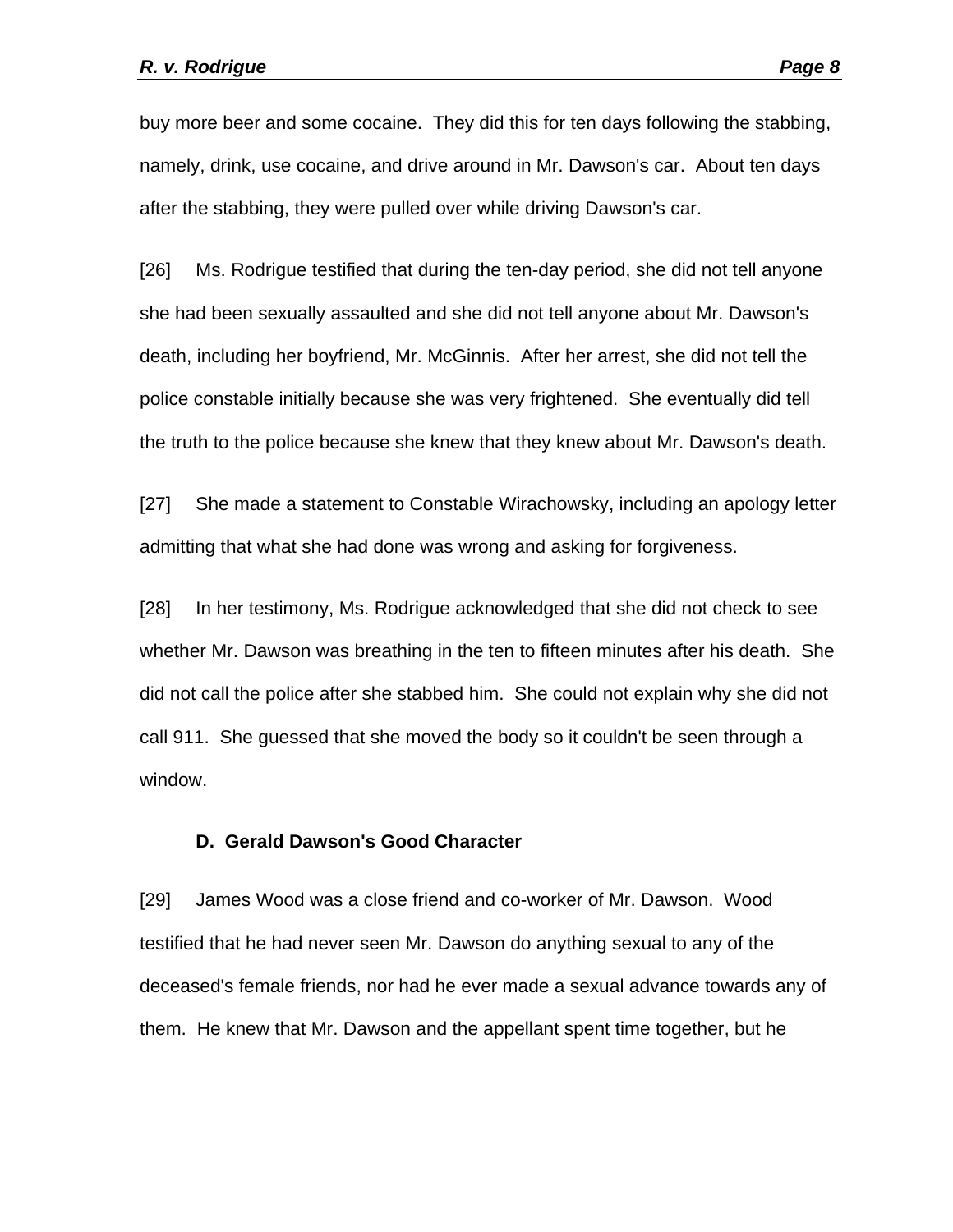thought that they were just friends. He never saw any behaviour to make him think they were a couple.

[30] Maria Schafer testified that her relationship with the deceased was not an intimate one, and that he had never done or said anything to her that made her uncomfortable or fearful. Sheila Scheper testified that she and the deceased were not having a sexual relationship, and that the deceased had never shown any romantic interest in her, or behaved inappropriately towards her.

[31] David Bunbury, a distant relative of Mr. Dawson, testified that he saw or talked to Mr. Dawson probably every day within the preceding few years. He often saw the appellant riding around town in Mr. Dawson's car, and he believed that the nature of Mr. Dawson's relationship with the appellant was little more than a friendship.

## **III. OVERVIEW OF THE PARTIES' POSITIONS**

## **A. The Appellant's Position**

[32] Counsel for the appellant submitted that the trial judge failed to give the jury adequate instructions as to the use the jury could make of the evidence concerning the appellant's conduct after the stabbing. He stressed that in this case, the appellant had essentially admitted the *actus reus* of the offence alleged, namely, the stabbing of the deceased, and that the only real issue was whether the appellant had the requisite intent for murder. He said the judge's charge was completely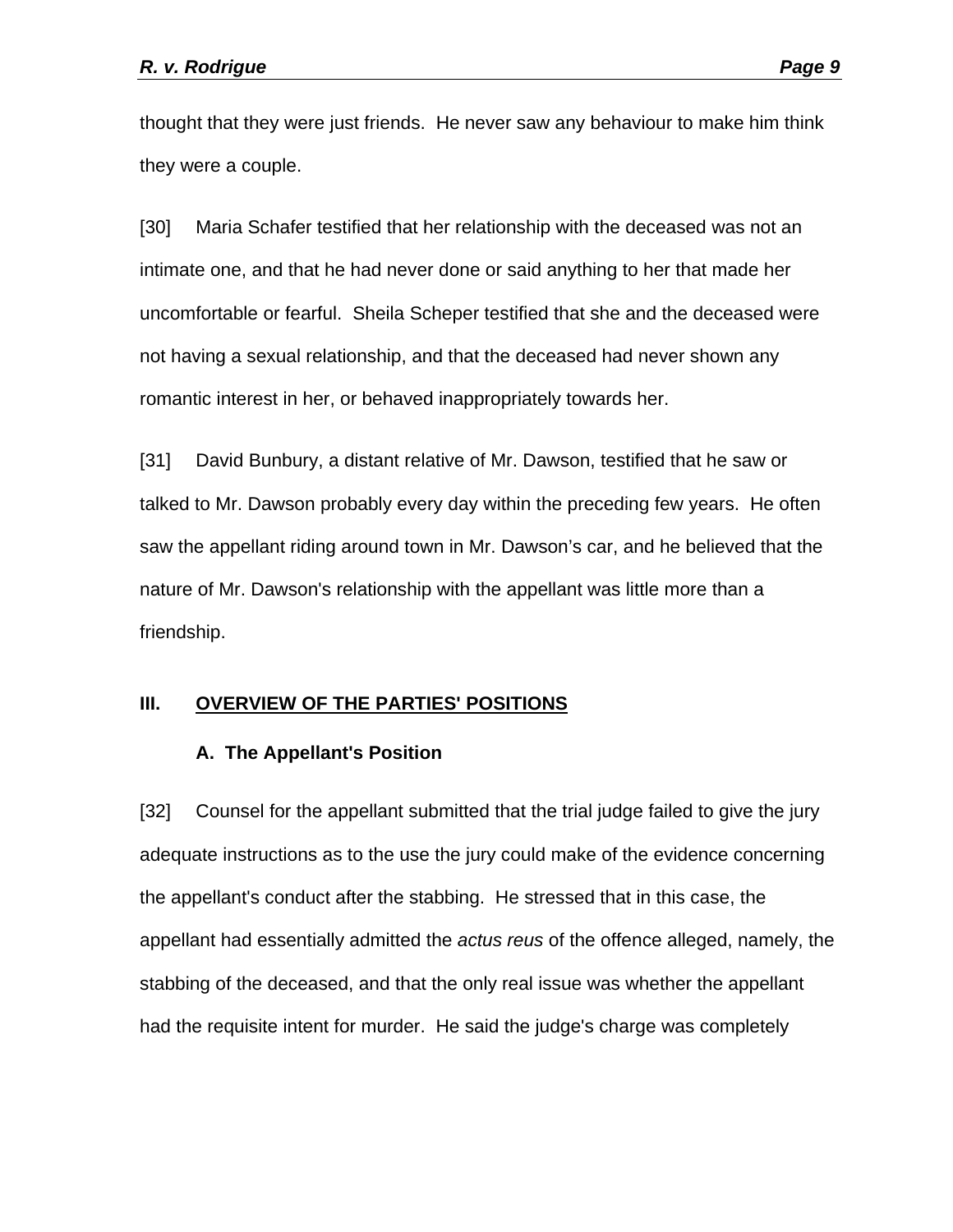deficient in explaining to the jury that the post-offence conduct had no probative value on the central issue of the appellant's state of mind at the time of the stabbing.

[33] Counsel for the appellant made a similar, and somewhat overlapping, submission concerning the evidence of the appellant's bad character. He contended that the judge gave no directions as to the proper use the jury might make of this evidence, and, more importantly, did not tell the jury about the ways in which the evidence of bad character could not be used. He says that although much of the evidence concerning the appellant's disreputable character was relevant to the issue of motive, the evidence was left to the jury to infer, improperly, that the appellant had a propensity to commit unlawful acts.

[34] On the issue of the judge's charge on the necessary intent for murder, counsel for the appellant says the charge is defective because it failed to instruct the jury that an accused's intent to murder must be contemporaneous with the *actus reus*, that the charge failed to clarify that s. 229(a)(ii) of the *Criminal Code* required subjective foresight of death, and failed to explain the concept of "recklessness" in relation to foresight of death, having regard for all the evidence about the appellant's post-event conduct.

#### **B. The Respondent Crown's Position**

[35] Crown counsel says the judge's charge concerning post-event conduct was adequate. He says the evidence was a significant part of the appellant's defence, presented to show that she either lacked the requisite intent, or was consistent with the defence of provocation. He says the judge told the jury that the post-event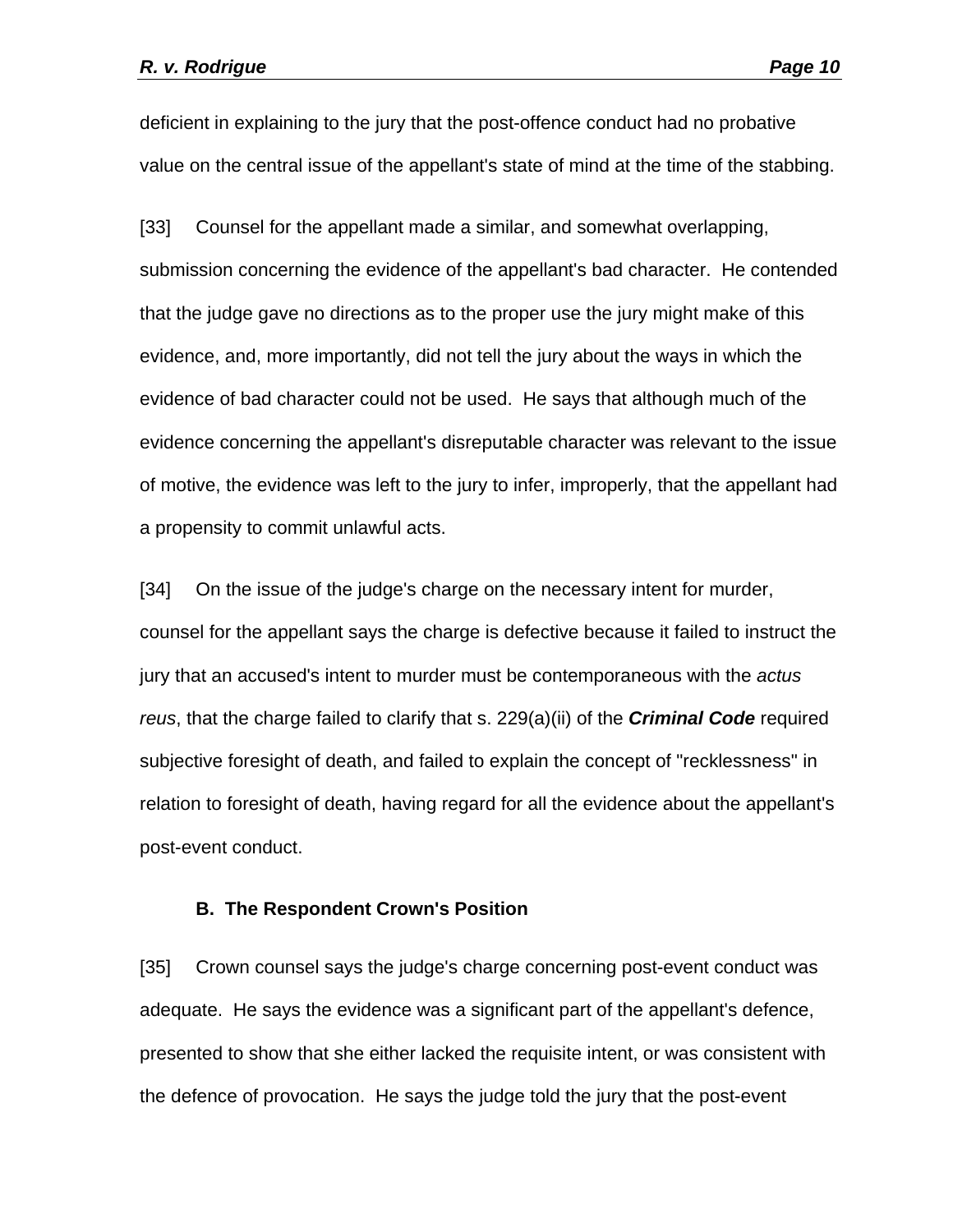conduct was equally consistent with manslaughter or murder, and that the jury was not told the post-event conduct was more consistent with murder than with manslaughter. He says any further instruction was unnecessary and relies on s. 686(1)(b)(iii), the curative proviso.

[36] As to the evidence of the appellant's bad character, Crown counsel says much of this evidence was advanced by the defence, particularly through the report and testimony of Dr. Lohrasbe, a psychiatrist who was called on her behalf. The Crown says the evidence of the appellant's character was relevant to the issue of motive, and that Crown counsel at trial did not encourage the jury to engage in impermissible reasoning. The Crown says no further instruction by the judge was required with respect to the use of this evidence.

[37] As to the evidence of the deceased's good character, the Crown says this evidence was relevant to the defence of provocation because it was probative on the appellant's assertion that the deceased had sexually assaulted her immediately before the stabbing. He contends that the evidence was only utilized to that extent, and that the jury was not invited to consider the appellant's guilt on the basis of character comparison.

[38] Crown counsel again relies on the curative proviso.

[39] With respect to the judge's charge on the intent for murder, counsel maintains that the charge was adequate and not misleading. He points out that neither counsel at trial objected to the sufficiency of the charge on intent for murder, and again relies on the curative proviso.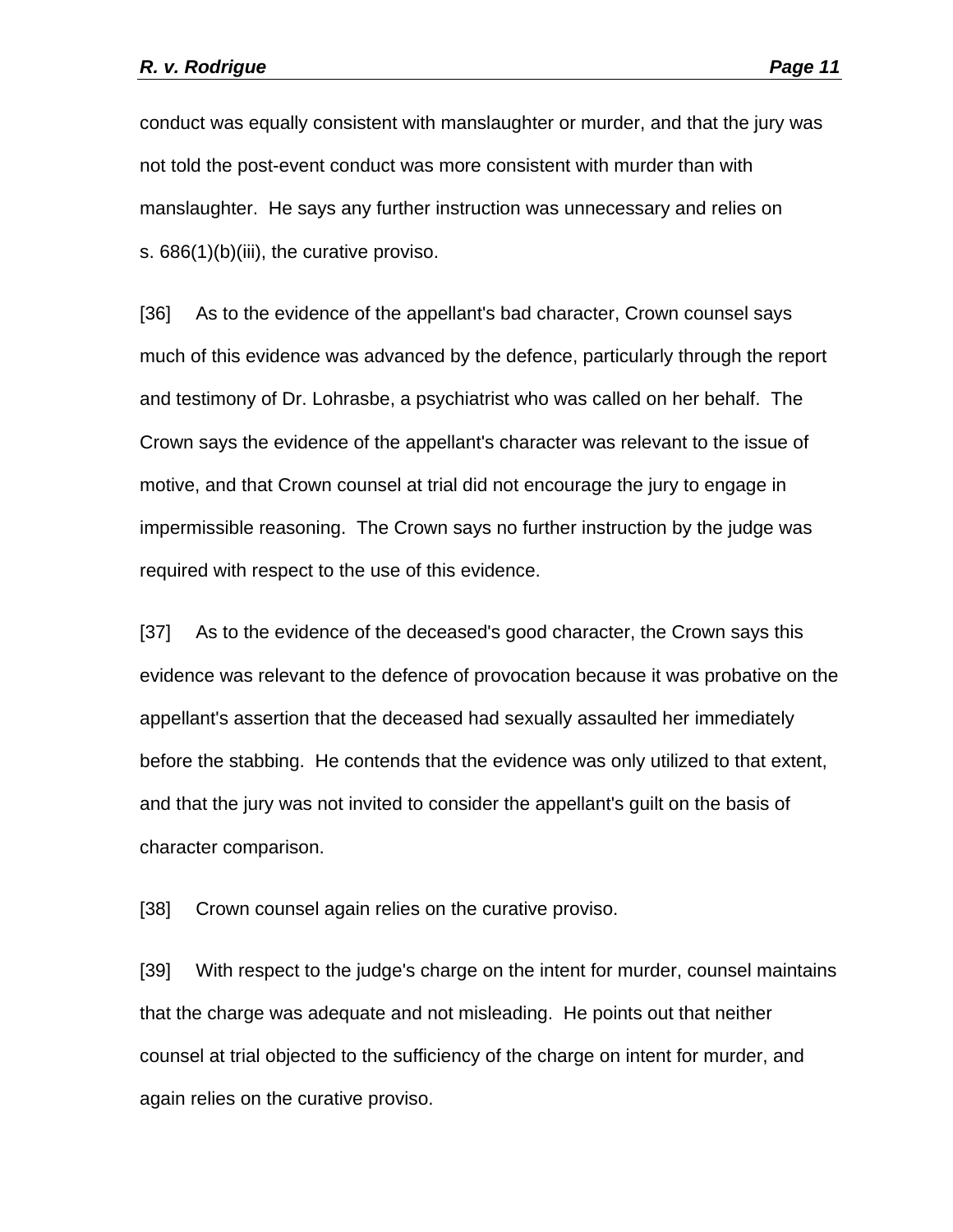# **IV. DISCUSSION**

# **A. The Charge on Post-Event Conduct**

[40] The judge's charge on the appellant's post-event conduct was as follows:

[84] You have heard evidence about Ms. Rodrigue's conduct occurring after the stabbing. I will review that evidence with you shortly.

[85] What Ms. Rodrigue did or said might help you decide whether she is guilty or not guilty of the offence of murder.

[86] However, you may also decide that this evidence is equally consistent with Ms. Rodrigue having committed manslaughter and not murder.

[87] The first thing to decide is whether Ms. Rodrigue actually did or said these things. If you find that she did not do or say any of these things, you must not consider that evidence in reaching your verdict.

[88] If you find that Ms. Rodrigue did in fact do or say these things, you should consider next whether this was because she committed the offence charged. If so, you should consider this evidence, together with all the other evidence, in reaching your verdict.

[89] If, however, you find that Ms. Rodrigue did or said these things for some other reason, such as having committed manslaughter, you should not consider that as evidence of guilt.

[41] The judge summarized the Crown's submission concerning the appellant's

post-event conduct, as follows:

[185] Her subsequent actions were intended to mislead and conceal her tracks:

- She moved the body into the back room where it would not be seen through the window.
- She wiped up the blood.
- She took the knife and her bloody socks from the scene and disposed of them.
- She wrote a false note saying that Mr. Dawson was in British Columbia for two weeks.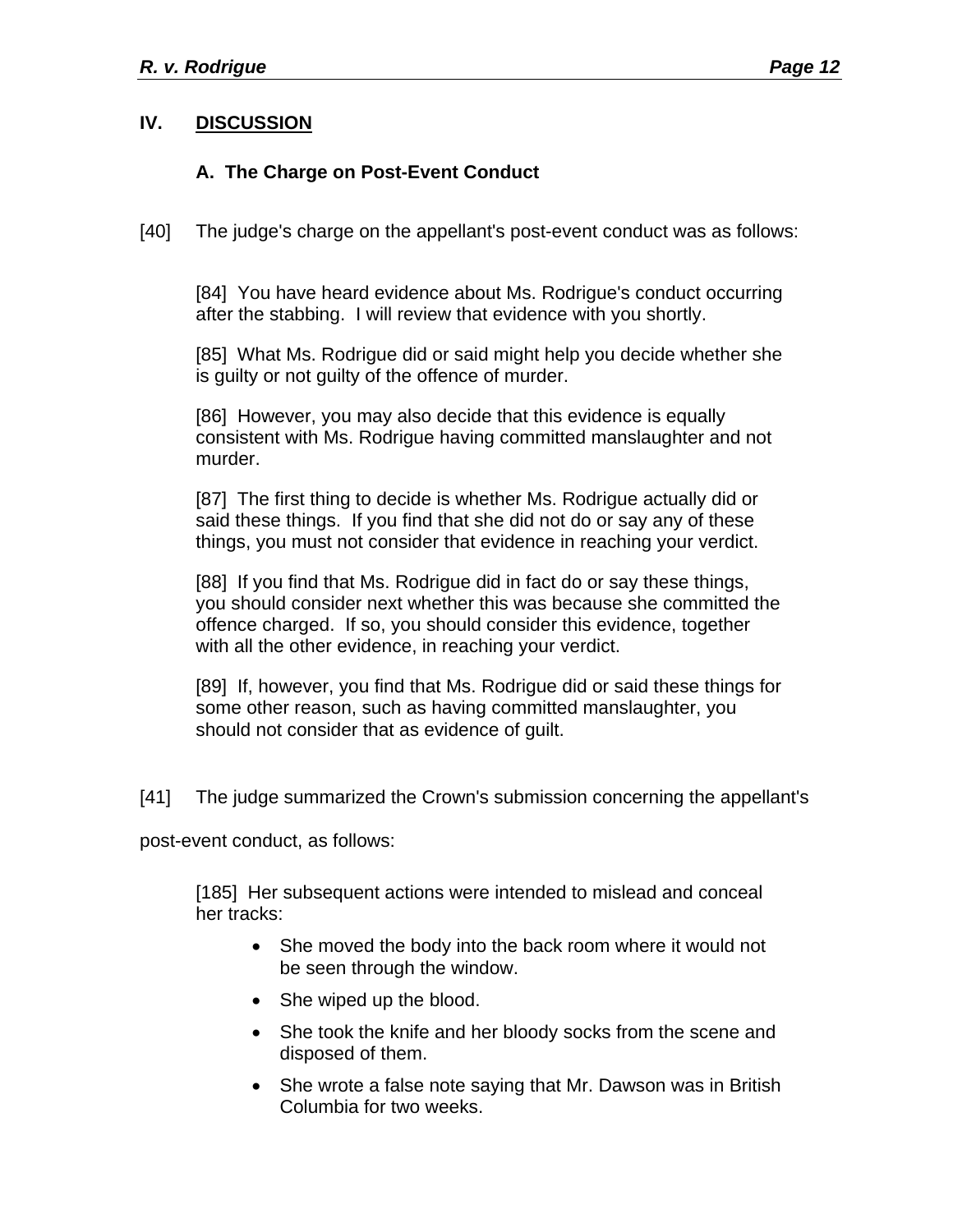- She took his vehicle.
- She told Jimmy Rodrigue not to steal anything from Mr. Dawson's residence because she was afraid he might discover the body.
- She told other people stories to throw them off the track.

[42] It is settled law that evidence of flight, concealment or disposal of evidence is circumstantial evidence from which the jury may draw an inference of guilt. In this case, it is only one of the inferences that might be drawn. For this reason, the law requires the trial judge to give careful instructions to a jury not to misuse this type of evidence. An instruction on the proper use of after-the-fact conduct is necessary "to counter the jury's natural tendency to leap from evidence of flight or concealment to a conclusion of guilt, and to ensure that alternative explanations for the accused's conduct are given full consideration": *R. v. White*, [1998] 2 S.C.R. 72, 125 C.C.C. (3d) 385 at para. 36. The Supreme Court of Canada has held that when evidence of post-offence conduct is put to the jury, the jury should be properly instructed on how to use such evidence: see *White* at paras. 22, 23, 36; and *R. v. Diu* (2000), 144 C.C.C. (3d) 481, 49 O.R. (3d) 40 (C.A.) at para. 120.

[43] The Crown says the after-the-fact conduct of the appellant was an important part of her defence and was used to support the defence theory that her state of mind at the time of the unlawful killing was such that she either lacked the requisite intent to commit murder, or was consistent with her being provoked and then killing the deceased on a sudden impulse.

[44] Crown counsel submitted that the appellant's actions throughout, including the after-the-fact conduct, were calculated to mislead others as to discovery of the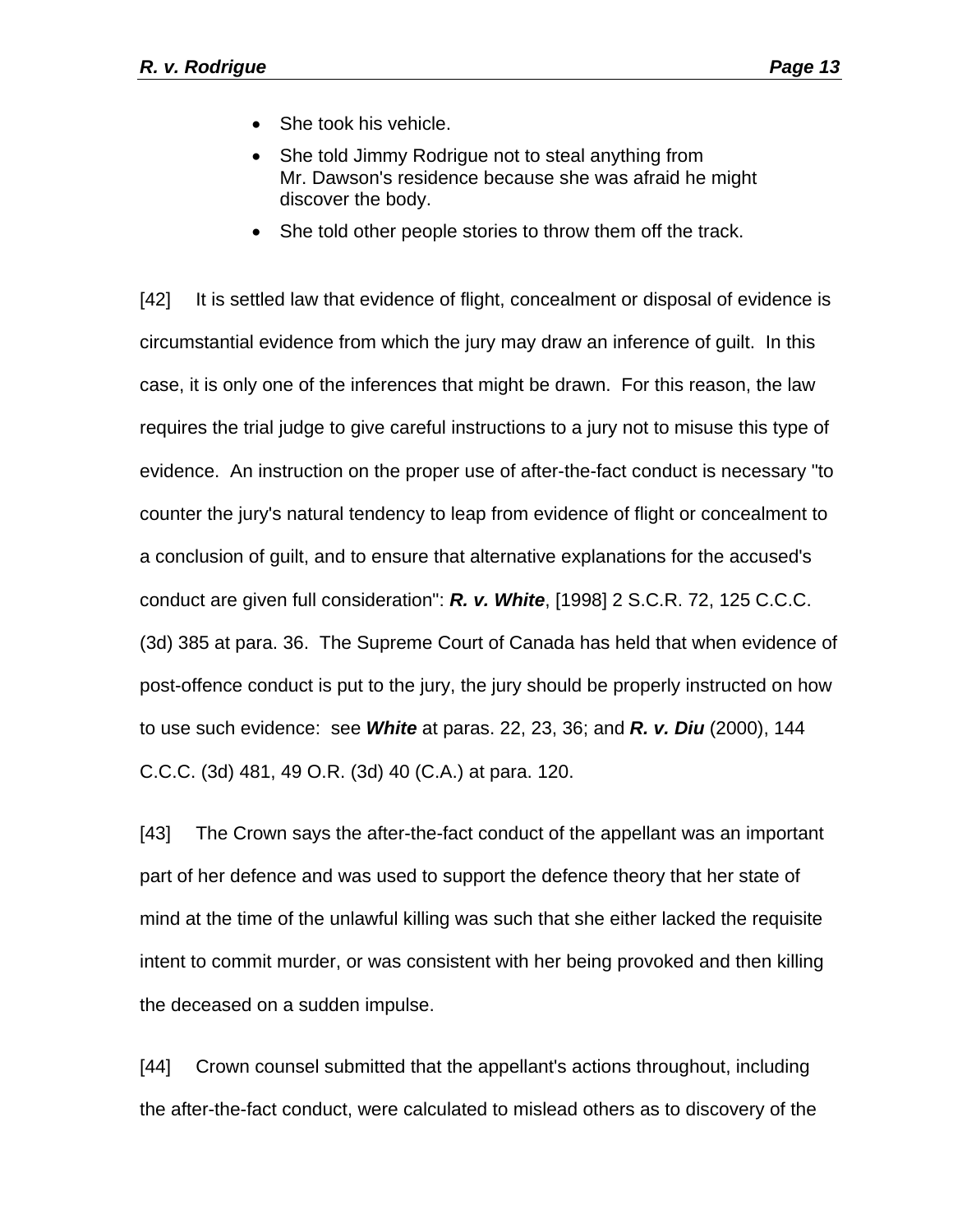death. Crown counsel at trial submitted that at least some of the appellant's actions after the stabbing were to conceal what she did and give insight into her motive.

[45] The Crown points out that there were no submissions by either Crown or defence counsel in conferences before the charge was given to the jury with respect to the use to be made of the post-event conduct and, after the charge, defence counsel did not object to the charge on this aspect of the evidence.

[46] The appellant does not dispute that the after-the-fact conduct in this case was part of the circumstantial evidence of motive, relevant to rebut the evidence of intoxication, and relevant to rebut the defence of provocation.

[47] A limiting instruction was especially necessary in this case because the appellant admitted stabbing the deceased. The issue for the jury was the appellant's intent at the time of the stabbing. As explained by the Court in *White*, *supra*, the danger in such a case is that "the jury might determine that the conduct of the accused arose from a feeling of guilt, but might fail to consider whether that guilt relates specifically to the crime at issue, rather than to some other culpable act." (at para. 22)

[48] The jury was told that the appellant's post-event conduct might be considered equally consistent with murder or manslaughter (para. 86), but the jury was not told that the post-event conduct had no probative value with respect to any particular offence, and was not told that they could not use the post-event conduct in deciding whether the appellant had the necessary intent for murder.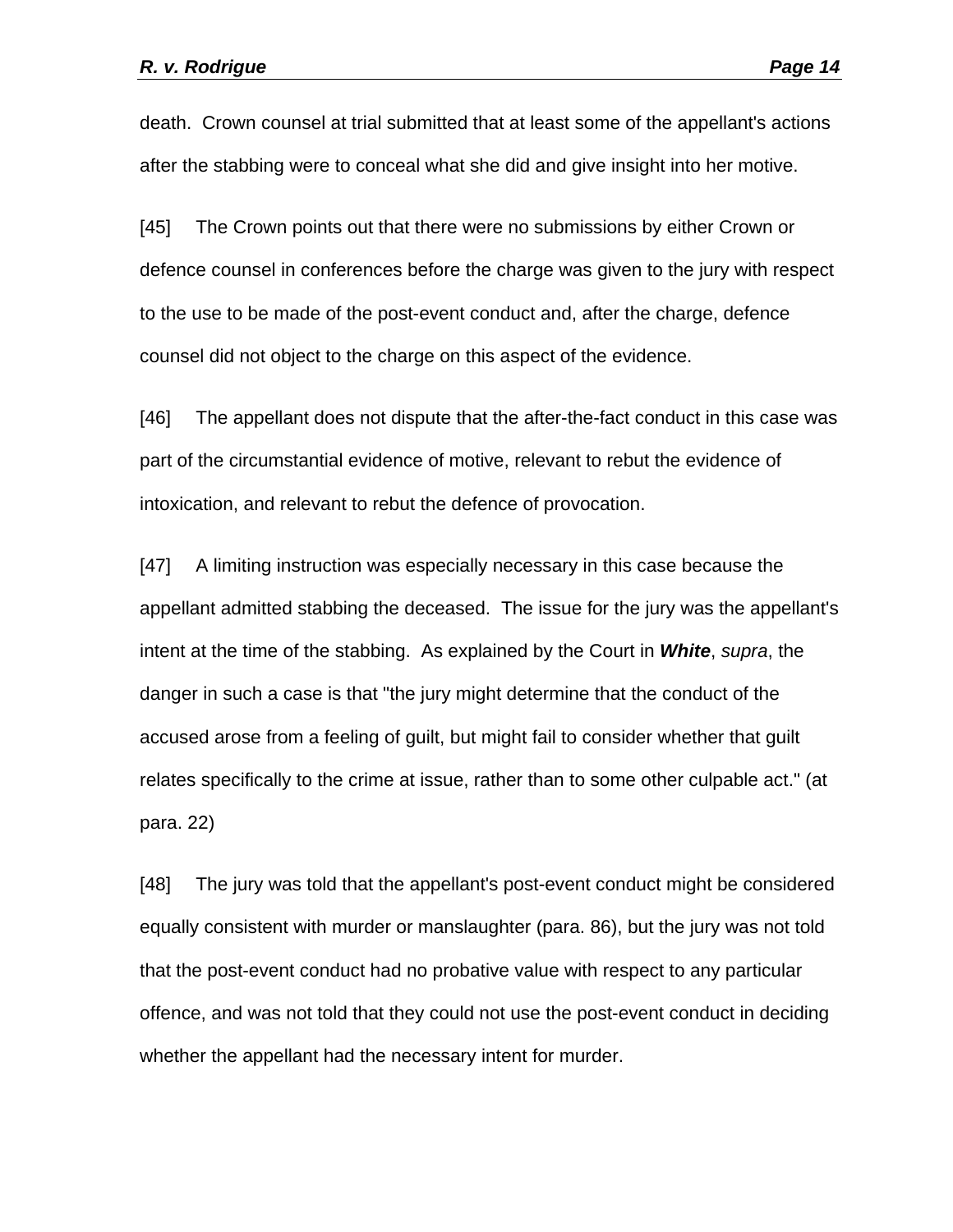[49] The deficiency in the charge is that, given the accused's admission of guilt in respect of the unlawful act, none of the post-event conduct could be relied upon as direct proof of an intent to kill through the reasoning of consciousness of guilt. Although the jury was told that they might find the evidence to be equally consistent with the accused having committed manslaughter and not murder, the import of this statement was compromised by the direction (at para. 88) that "If you find that [the accused] did in fact do or say any of these things, you should consider next whether this was because she committed the offence charged." Rather, the jury should have been told that, because the after-the-fact conduct was as consistent with consciousness of guilt for manslaughter as it was for murder, it therefore had no probative value directly on the question of the mental state of the accused at the time the unlawful act was committed.

[50] Having regard for the volume and significance of the after-the-fact conduct, the failure to address this issue adequately in the charge is an error of law within the meaning of s. 686(1)(a)(ii) of the *Criminal Code* and had the potential to lead to a miscarriage of justice.

[51] In my opinion, the only appropriate remedy is to quash the conviction and order a new trial pursuant to s. 686(2)(b) of the *Code*.

#### **B. The Charge on Character Evidence**

#### **1. Evidence of the Appellant's Bad Character**

[52] The appellant concedes that the learned trial judge gave an adequate charge concerning the appellant's criminal record. However, counsel contends that, beyond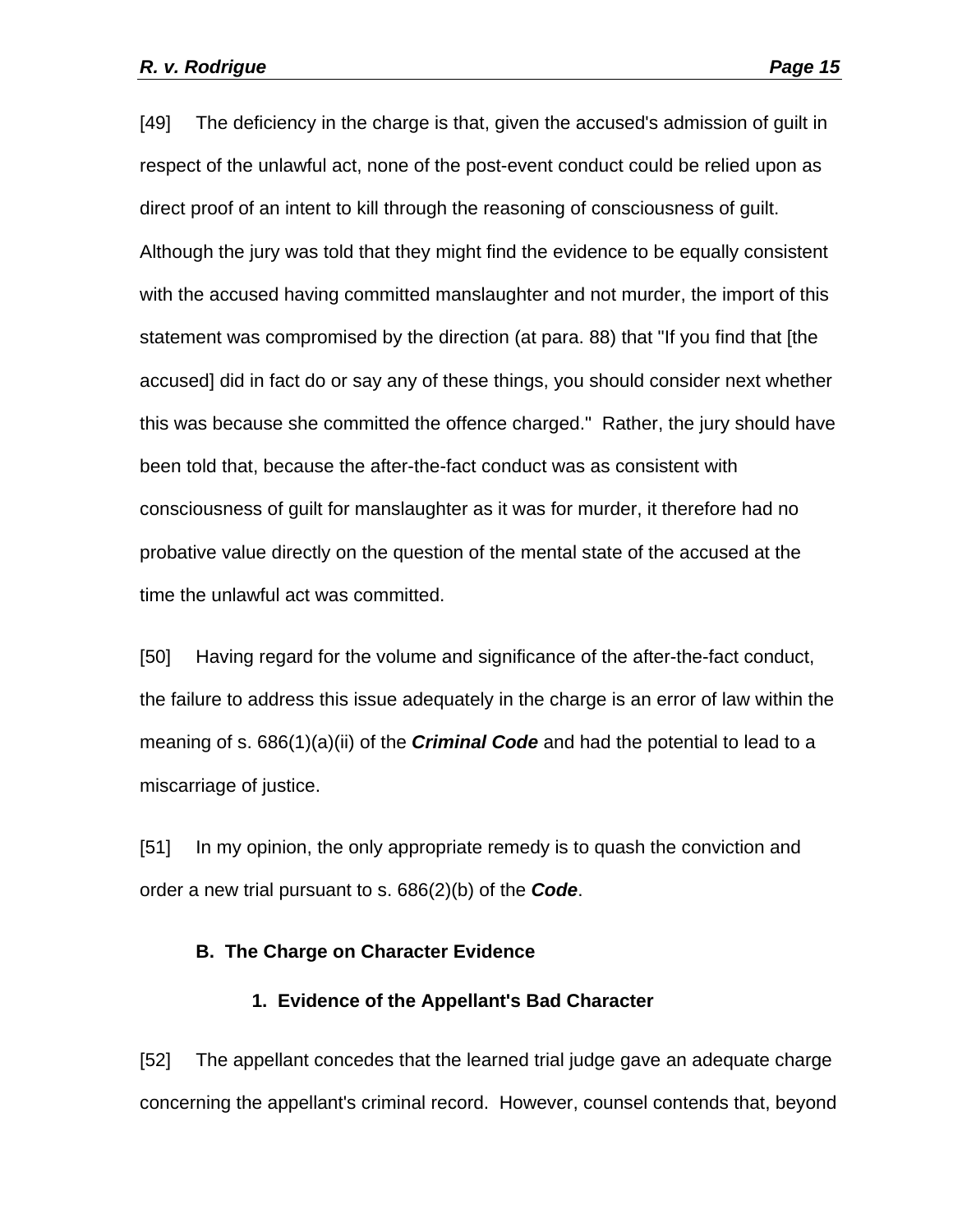that, the trial judge gave no instruction whatsoever as to the limits within which the

jury could use the evidence reflecting on the appellant's disreputable conduct, or bad

character, much of which evidence related to her conduct after the stabbing.

[53] Counsel contends that although the Crown did not encourage the jury to use

"propensity" reasoning in reaching its verdict, it did rely on evidence of the

appellant's character as relevant to the issue of motive.

[54] The closing submissions of counsel for the Crown included this:

 There is a jarring dichotomy between [w]hat she wants you to believe on the one hand, that he was her friend and he shouldn't have done this, and the idea that he even did it at all. That's just not Gerald Dawson. And so, in some way, she's trying to have it both ways. He did this thing, but it hurt me particularly because that's not him. I would suggest that you're being asked to go around in circles and chase your own tail, as it were, in trying to figure out what happened on this particular issue.

 Now, when you stack that kind of an "is it plausible issue" up against what Dr. Lohrasbe told you about the behaviour of drug addicts when they're in that drug, I'll use the word "craze", but I don't think that's quite the word he used, that passion for their addictions, where they'll do almost anything, where, when they're frustrated, they'll do other things to get what they need, what they want, does that make more sense? I suggest to you that it does, and that's what, when you listen to Karen Rodrigue's descriptions of what happened between she and Mr. Dawson, not just on the night in question, but during the course of their relationship, seems to have been her pattern in her dealings with him. She was using him to get what she wanted.

\* \* \*

 Now, again, I want to be very clear. We're not suggesting that she is a bad person and that she killed Mr. Dawson because she's a bad person. We're suggesting that she is addicted to drugs, she cannot, in effect, do anything other than feed her habit. Cocaine is a harsh mistress. And so even though she's got a good job opportunity coming at her, even though she's going to go out of town and make some money and solve some of her financial problems, get off of the having DIA having to pay her rent and having that arrangement to pay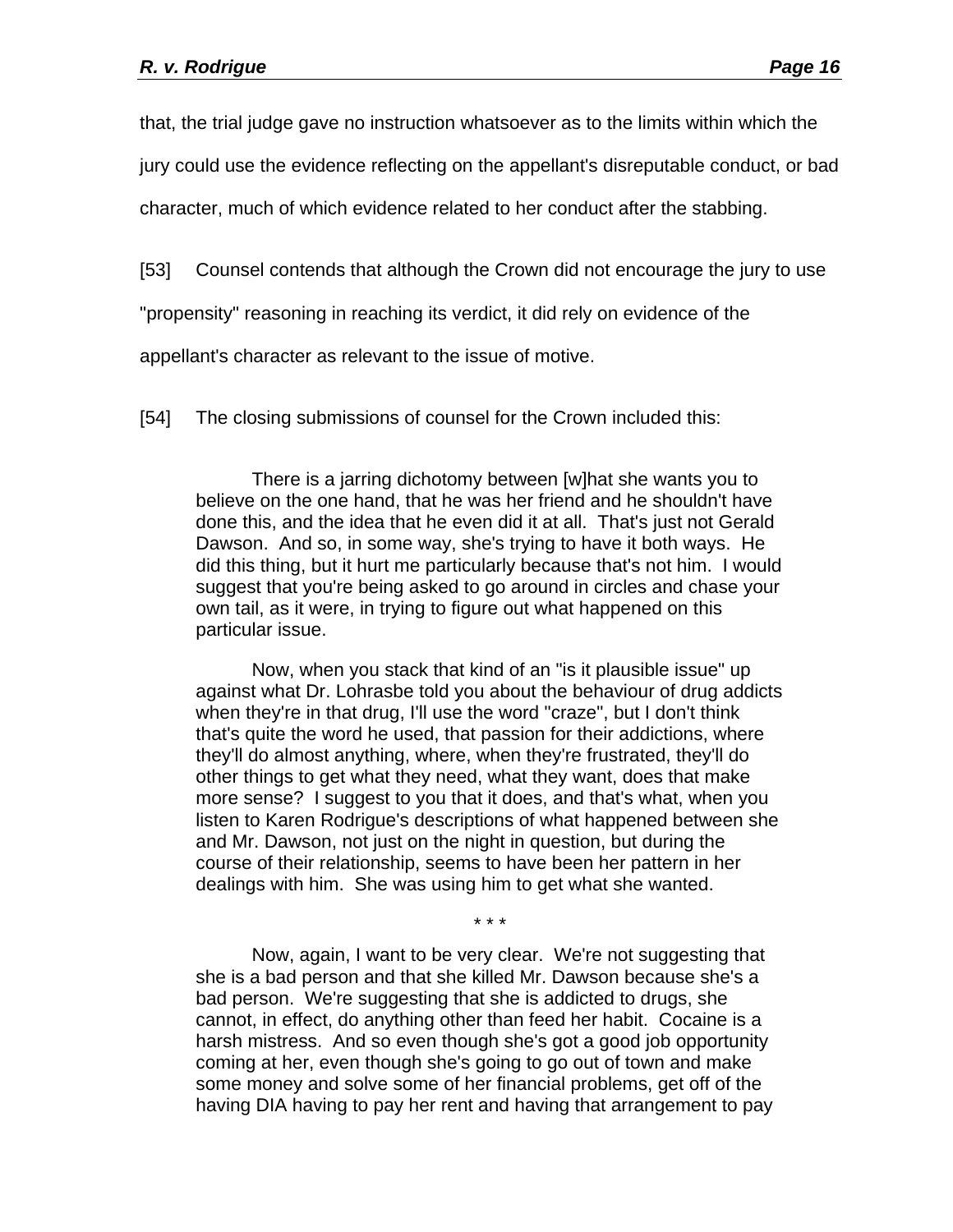it back, she grabs the card, she uses it, she gets money and she gets cocaine. And that, ladies and gentlemen, is what we say this case is all about.

\* \* \*

She spends what little money she has on alcohol and, it appears, is able to get other people to buy alcohol for her, and then, and this did have the ring of truth about it, when she said, about quarter to 12:00 when she sort of gets back into time, realizes there's no more money, she hasn't got the drugs, she hasn't got the alcohol, she hasn't got the tobacco, and her immediate response is to call Gerald, the guy who helps her.

 That, ladies and gentlemen of the jury, we suggest is insightful. That tells you what's going on in her life. It shows that she's spiralling down. She's going out of control. She has a need.

[55] The Crown argues on appeal that the appellant's callous and indifferent

behaviour toward the deceased after the stabbing, the evidence of flight, her

destruction of evidence, theft of the deceased's property after he was killed, and her

lying and misleading the police, were not evidence of bad character in and of itself.

The Crown says this was after-the-fact evidence in relation to the events occurring

immediately after the stabbing and did not go to the appellant's general reputation in

the community or to the kind of person she was. The Crown says the evidence of

Dr. Lohrasbe explained this conduct as consistent with the version of events testified

to by the appellant.

[56] As to the evidence of the appellant's history of illicit drug use and substance abuse, the Crown says that although it is somewhat in the nature of character evidence, it was minimal in nature and part of the general background or narrative.

[57] The appellant's argument is that although the Crown did not suggest the jury use the evidence of the appellant's bad character for an improper purpose, the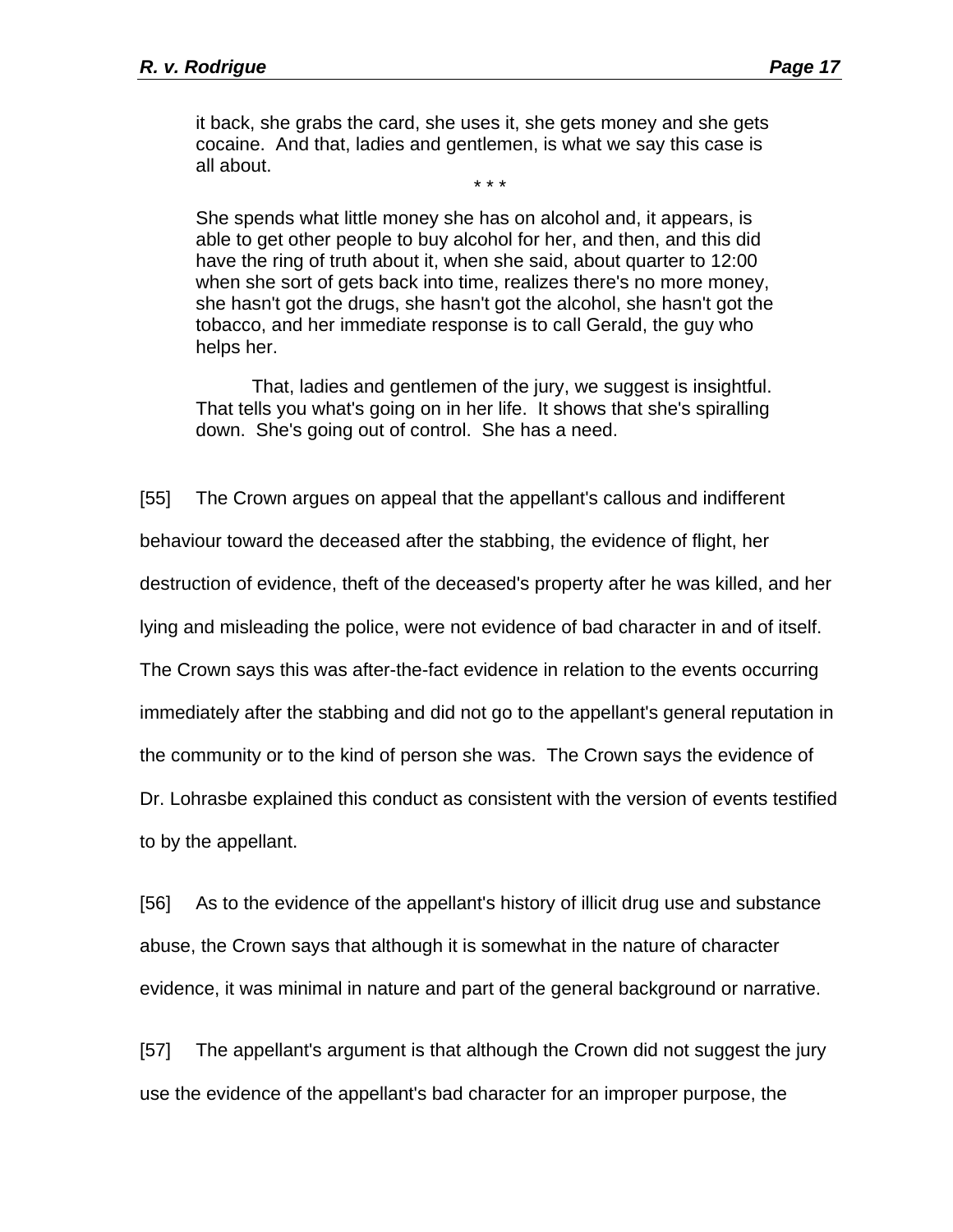learned trial judge gave no instruction to the jury warning them against impermissible propensity reasoning. Counsel for the appellant concedes that the evidence as to Ms. Rodrigue's lifestyle was relevant and admissible on the issue of motive, and also in assessing her credibility. It was relevant to the issue of whether, as the appellant testified, she was sexually assaulted and provoked before the stabbing.

[58] However, counsel for the appellant says the trial judge was nevertheless obliged to charge the jury that they could not use evidence of the appellant's lifestyle or character to infer guilt for murder, where the only issue was whether the appellant had the requisite intent.

[59] I respectfully agree with the appellant's submissions on this issue.

[60] Much of the evidence of disreputable conduct was relevant to the issue of motive, but it did not bear directly on that issue or relate directly to Mr. Dawson. Rather, it was evidence of a pre-existing disreputable lifestyle. Moreover, a lot of the evidence related to disreputable behaviour of the appellant after the stabbing occurred.

[61] The Crown relied on this evidence to a substantial degree, as well as on the good character of the deceased, and in the absence of some clear limiting instruction, there is a real likelihood that the jury might have engaged in an impermissible line of reasoning.

[62] I would give effect to this ground of appeal as well.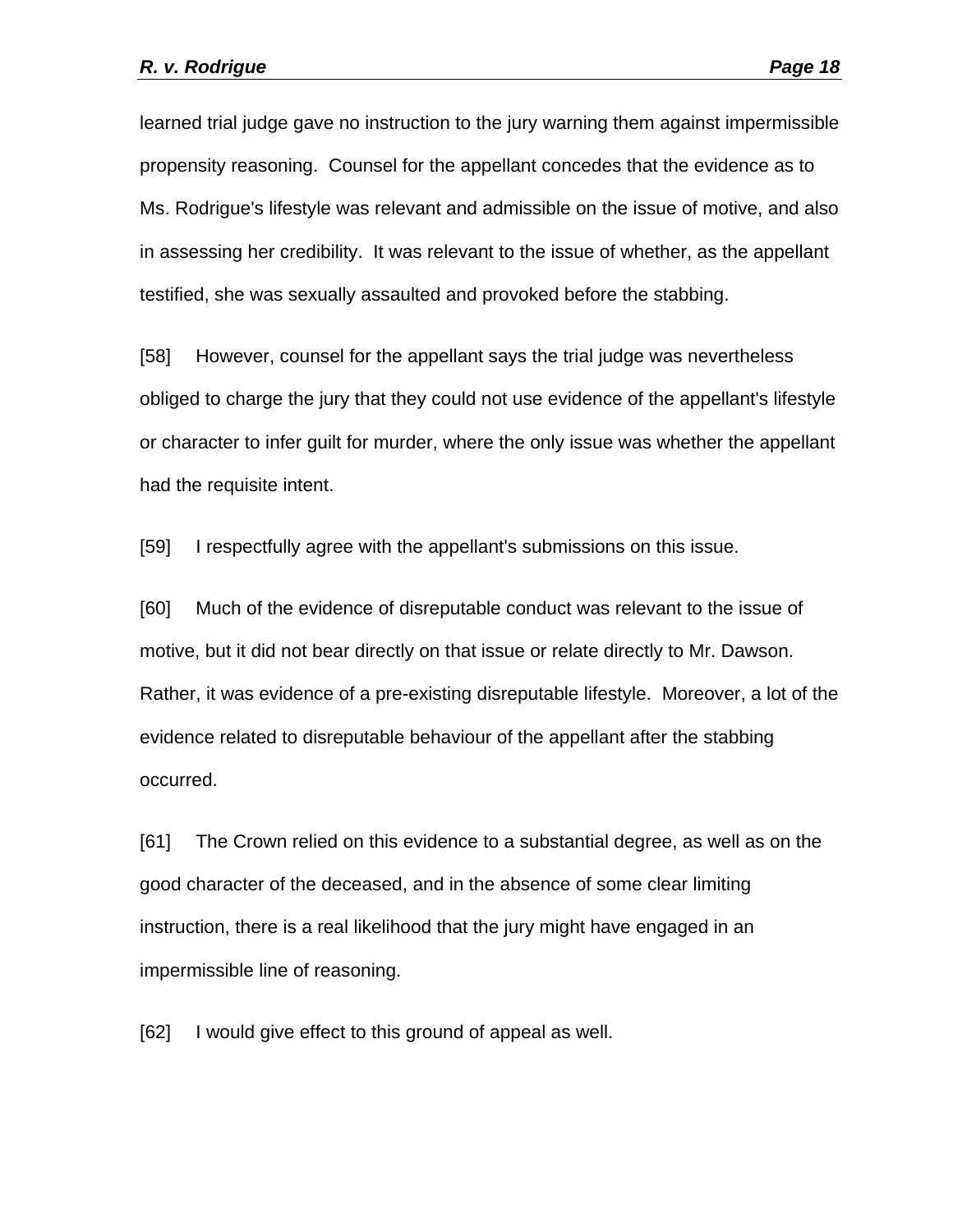# **2. Evidence of the Deceased's Good Character**

[63] In his closing submissions, Crown counsel relied on the evidence of Gerald

Dawson's good character as an answer to the appellant's allegations that she was

sexually assaulted, and thereby provoked into attacking him. The Crown's

submissions included this:

 The young women who were comparable to Ms. Rodrigue, to a person said he was never inappropriate with them. And so when you're going through your analysis and considering whether the story that Ms. Rodrigue has told you, that she was raped by Gerald Dawson quite unexpectedly, is plausible, there's two parts to that you need to think about. The first one is the part where she says it's unexpected. I would suggest to you that it is unexpected, not just because she didn't think about it or think it was going to happen, but it's unexpected because we all know, and the evidence is incontrovertible, that that's not the kind of man Gerald Dawson was. He's not the kind of man that would lure young women into his web, if you will, and then take advantage of them. They're very, very consistent that that didn't happen.

\* \* \*

 There is a jarring dichotomy between [w]hat she wants you to believe on the one hand, that he was her friend and he shouldn't have done this, and the idea that he even did it at all. That's just not Gerald Dawson. \* \* \*

 The story that she tells about being raped is just that. In the Crown's submission, it's a story. It's implausible, at the outset, in the Crown's submission, that he would rape her. That's just not Gerald Dawson.

\* \* \*

 At least one of the witnesses referred to him as being something of a father figure. It seems that he took his role in the community as an older person somewhat seriously, and that's something that, when you're assessing, did he rape Karen Rodrigue, you've got to ask yourself: Does this make any sense? It just isn't Gerald Dawson. It didn't happen that way.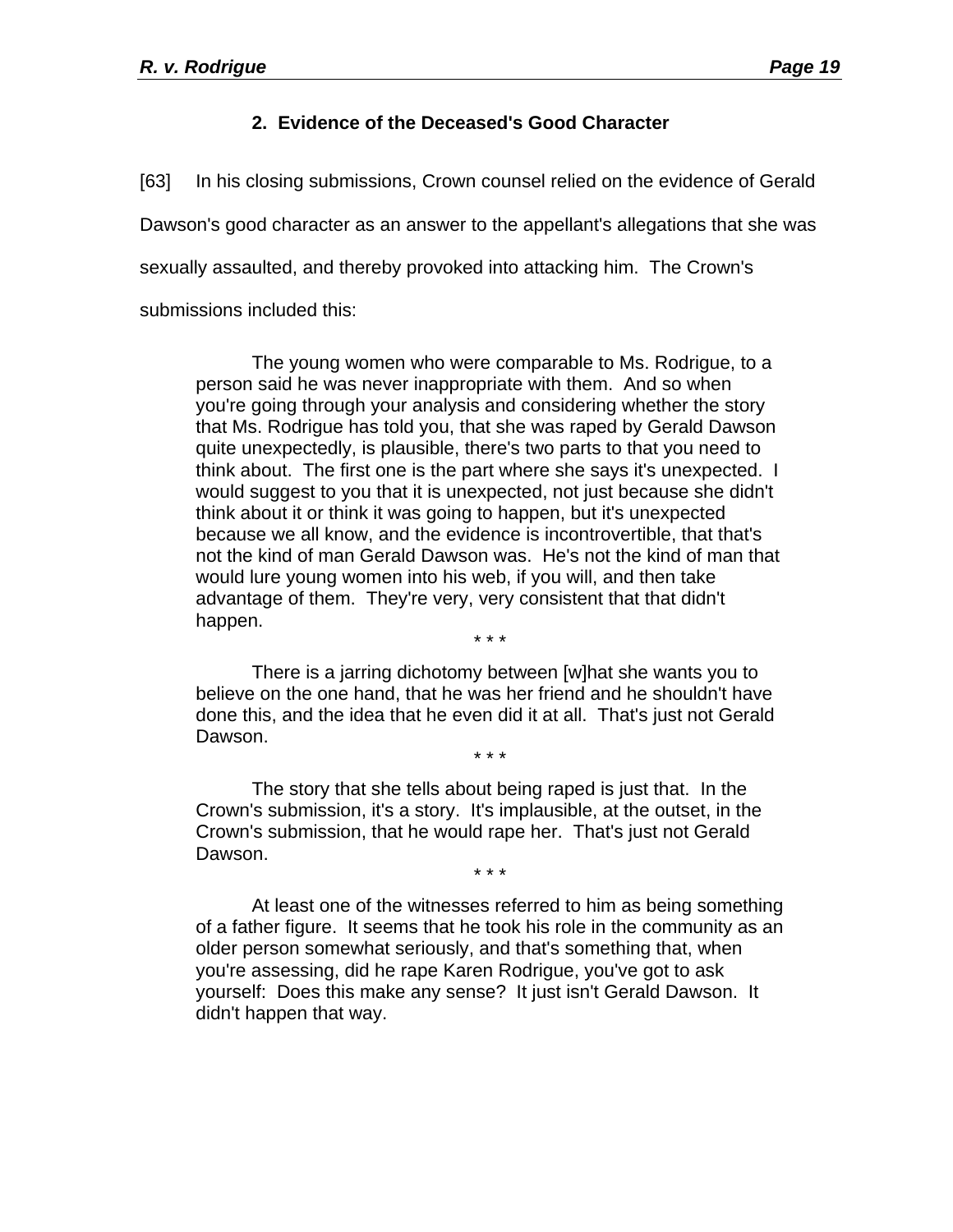[64] Generally speaking, the character of a victim of crime is not relevant. There are some cases, however, where evidence of character or disposition of a victim has been held to be admissible: see *R. v. Scopelliti* (1981), 63 C.C.C. (2d) 481, 34 O.R. (2d) 524 (C.A.) and *R. v. Soares* (1987), 34 C.C.C. (3d) 403, 19 O.A.C. 97.

[65] The important issue is whether the probative effect of the evidence outweighs its prejudicial value: see *R. v. Dejong* (1998), 125 C.C.C. (3d) 302, 16 C.R. (5th) 372 (B.C.C.A.) and *R. v. Edelenbos* (2004), 187 C.C.C. (3d) 465, 71 O.R. (3d) 698 (C.A.).

[66] Crown counsel on appeal says the evidence of Mr. Dawson's good character was relevant to the appellant's allegation of sexual assault, and hence her defence of provocation. He contends that that was the extent to which the evidence was used.

[67] In my view, the evidence of Mr. Dawson's reputation concerning his personal conduct towards other women was of limited value. Sexual conduct is inherently private in nature, and sexual misconduct even more so. The absence of a reputation for conduct of a certain kind is hardly an assurance that the reputation does not hide the truth, or that a person previously well behaved may not act in an aberrant way.

[68] The danger with this evidence in this case is that there would be a natural inclination on the part of the jury to juxtapose the evidence of Mr. Dawson's good character with the evidence of the appellant's bad character.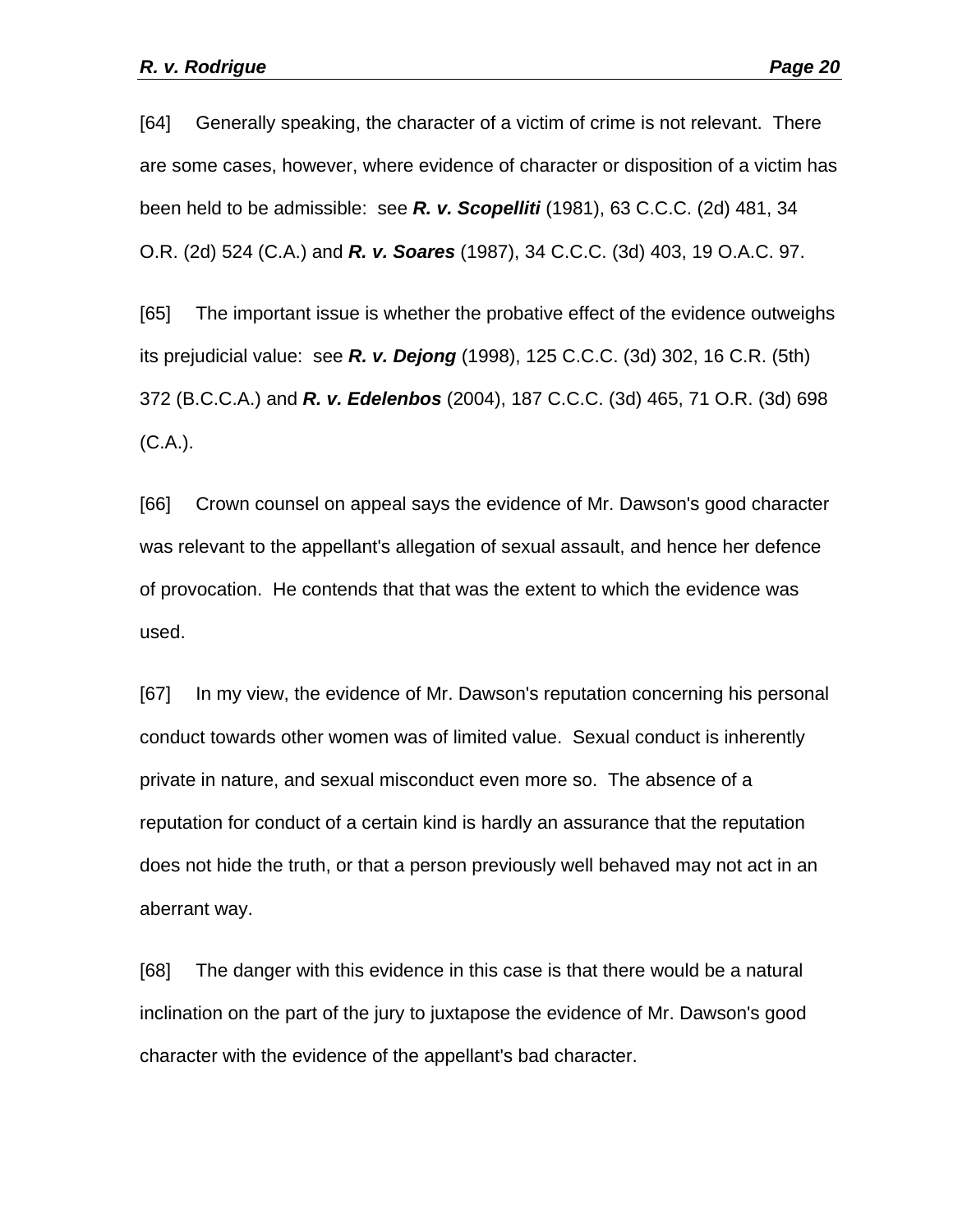[69] It does not appear that counsel for the appellant at trial expressed any objection to the admissibility of the evidence concerning Mr. Dawson's character. In submissions, before the judge gave his charge, defence counsel did express concern over Crown counsel's submissions that the deceased was not the type of man who would commit rape.

[70] Given the limited probative value of this evidence and the danger that the jury might use it in an improper way, it is my opinion that the judge should have cautioned the jury about its use. A proper instruction would have been that the evidence had some, but limited, probative value on the allegation of sexual assault, because most sexual conduct and misconduct occurs in private; and that the evidence should not be used as a basis for "character comparison" – i.e. the deceased was a good man, the appellant is a bad woman, and therefore she must be guilty.

[71] I would also give effect to this ground of appeal.

# **C. The Charge on Intent for Murder**

[72] The charge on the issue of intent was as follows:

[109] The crime of murder requires proof of a particular state of mind. For an unlawful killing to be murder, Crown counsel must prove that Karen Rodrigue meant either to kill Mr. Dawson or meant to cause him bodily harm that she knew was likely to kill Mr. Dawson, and was reckless whether he died or not. The Crown does not have to prove both. One is enough. All of you do not have to agree on the same state of mind, as long as everyone is sure that one of the required states of mind has been proven beyond a reasonable doubt.

[110] If Karen Rodrigue did not mean to do either, she committed manslaughter.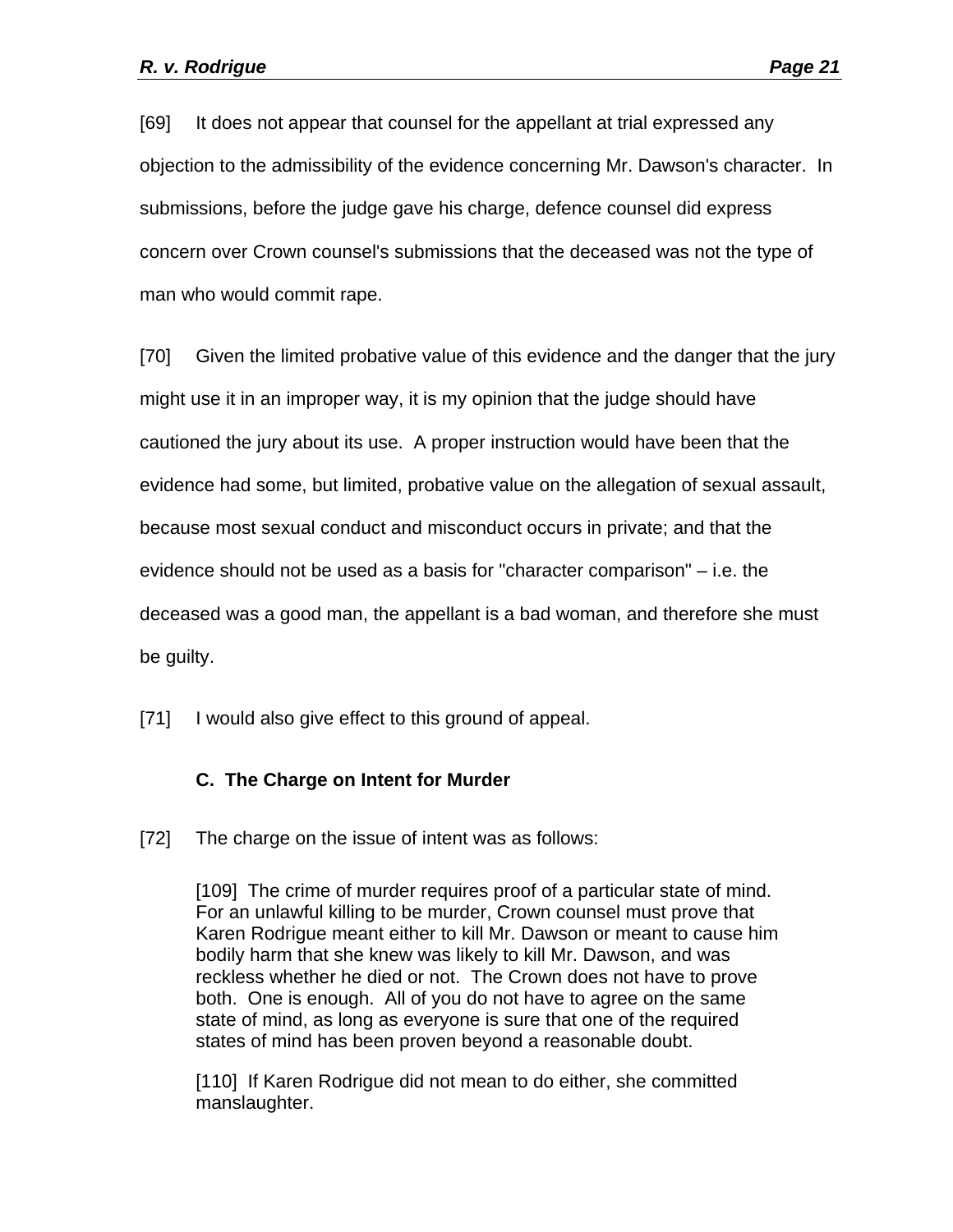[111] To determine Karen Rodrigue's state of mind, what she meant to do, you should consider all the evidence. You should consider:

- what she did or did not do;
- how she did or did not do it: and
- what she said or did not say.

[112] You should look at Karen Rodrigue's words and conduct before, at the time and after the unlawful act that caused Mr. Dawson's death. All these things, and the circumstances in which they happened, may shed light on her state of mind at the time. They may help you decide what she meant or didn't mean to do. Along with this evidence, you should consider the opinion of the expert, Dr. Lohrasbe, who testified about Karen Rodrigue's state of mind. In considering all the evidence, use your good common sense.

[73] The *Criminal Code* defines murder in s. 229:

229. Murder – Culpable homicide is murder

- (*a*) where the person who causes the death of a human being
	- (i) means to cause his death, or
	- (ii) means to cause him bodily harm that he knows is likely to cause his death, and is reckless whether death ensues or not; ...

[74] The appellant contends that the trial judge's charge on intent fails to describe

accurately the requirements of the *Criminal Code* because the charge failed:

- 1. to instruct the jury that the mental state for murder must be present at the time of the stabbing, in other words contemporaneously with the *actus reus*;
- 2. to establish clearly that the mental state, specifically in respect of s. 229(a)(ii), requires that at the time of the act, the accused must foresee a likelihood of death flowing from the bodily harm that is being inflicted on the victim, in other words a subjective foresight of death;
- 3. to provide any definition of recklessness.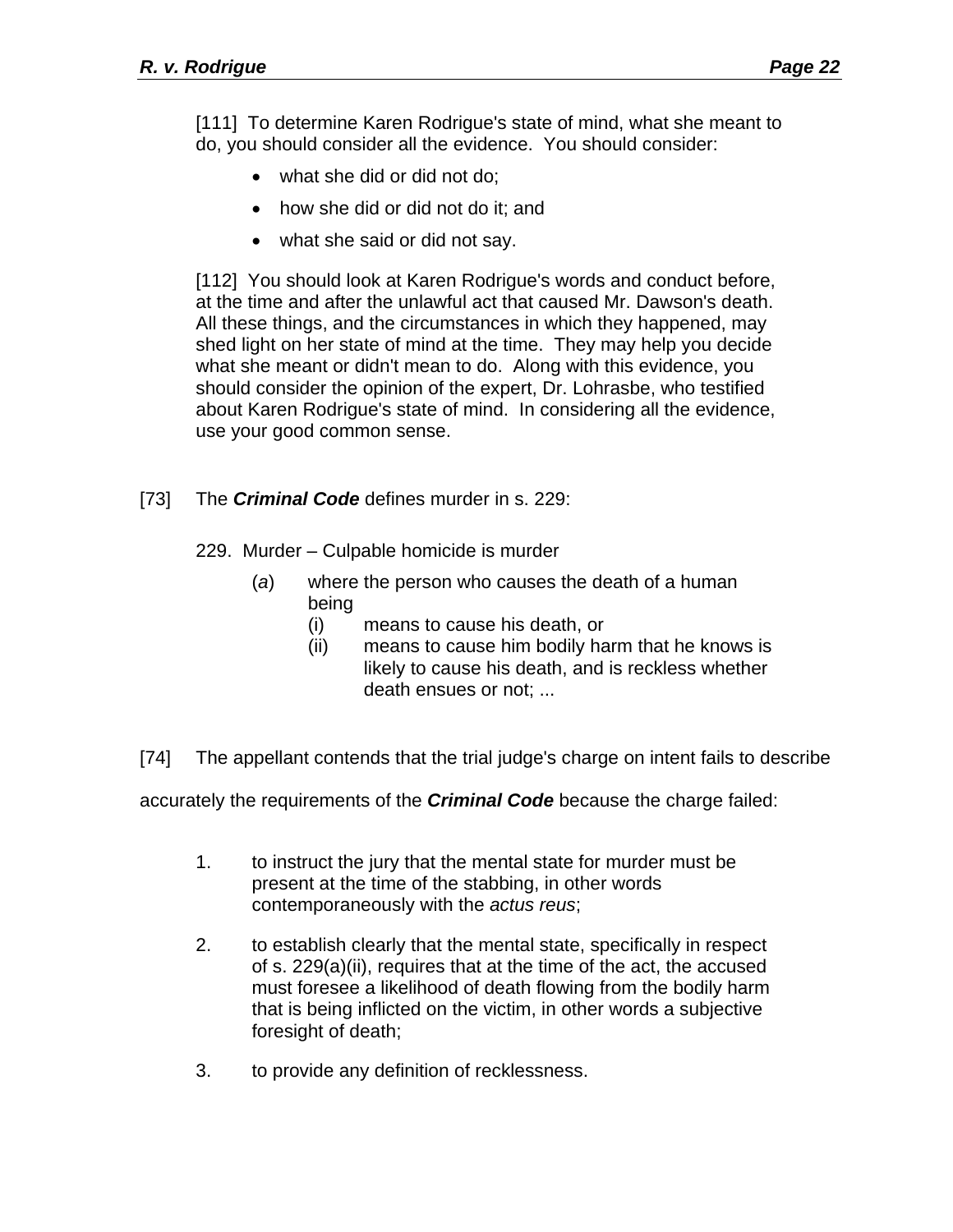[75] The appellant says the judge ought to have told the jury that at the time of the unlawful act, the accused must foresee a likelihood of death flowing from the bodily harm that is being inflicted on the victim. In other words, at the time the bodily harm is inflicted, the accused must know that death is a likely consequence.

[76] Counsel for the appellant says that not only must the *mens rea* be

contemporaneous with the *actus reus*, but that all three parts of the definition of

*mens rea* in s. 229(a)(ii) must be present at the same time, i.e.:

- (1) an intent to cause bodily harm;
- (2) knowledge of the likelihood of death; and
- (3) recklessness as to whether death ensues or not.

[77] Counsel for the appellant says that a correct charge on intent for murder is set out in M. R. Dambrot and E.A. Bennett, *Canadian Criminal Jury Instructions: CRIMJI*, looseleaf, 4th ed. (Vancouver: Continuing Legal Education Society of B.C., 2005), at 6.45, para. 37:

The third part is that \_\_\_\_\_\_\_\_\_\_ [THE ACCUSED] was reckless about whether or not (his/her) conduct caused the death of [THE VICTIM]. If \_\_\_\_\_\_\_\_\_\_ [THE ACCUSED] knew at the time that (he/she) committed \_\_\_\_\_\_\_\_\_\_ [THE UNLAWFUL ACT] that it would likely cause the death of \_\_\_\_\_\_\_\_\_\_ [THE VICTIM], but \_\_\_\_\_\_\_\_\_\_ [THE ACCUSED] nonetheless persisted in committing that act despite (his/her) knowledge of that risk, then **Fig. 1** [THE ACCUSED] has been reckless as to whether or not death ensues.

[78] The judge did tell the jury that a review of all the evidence "may shed light on her state of mind at the time" (para. 112). However, he did not clearly state what "time" referred to. In this case, where there was a great deal of evidence as to the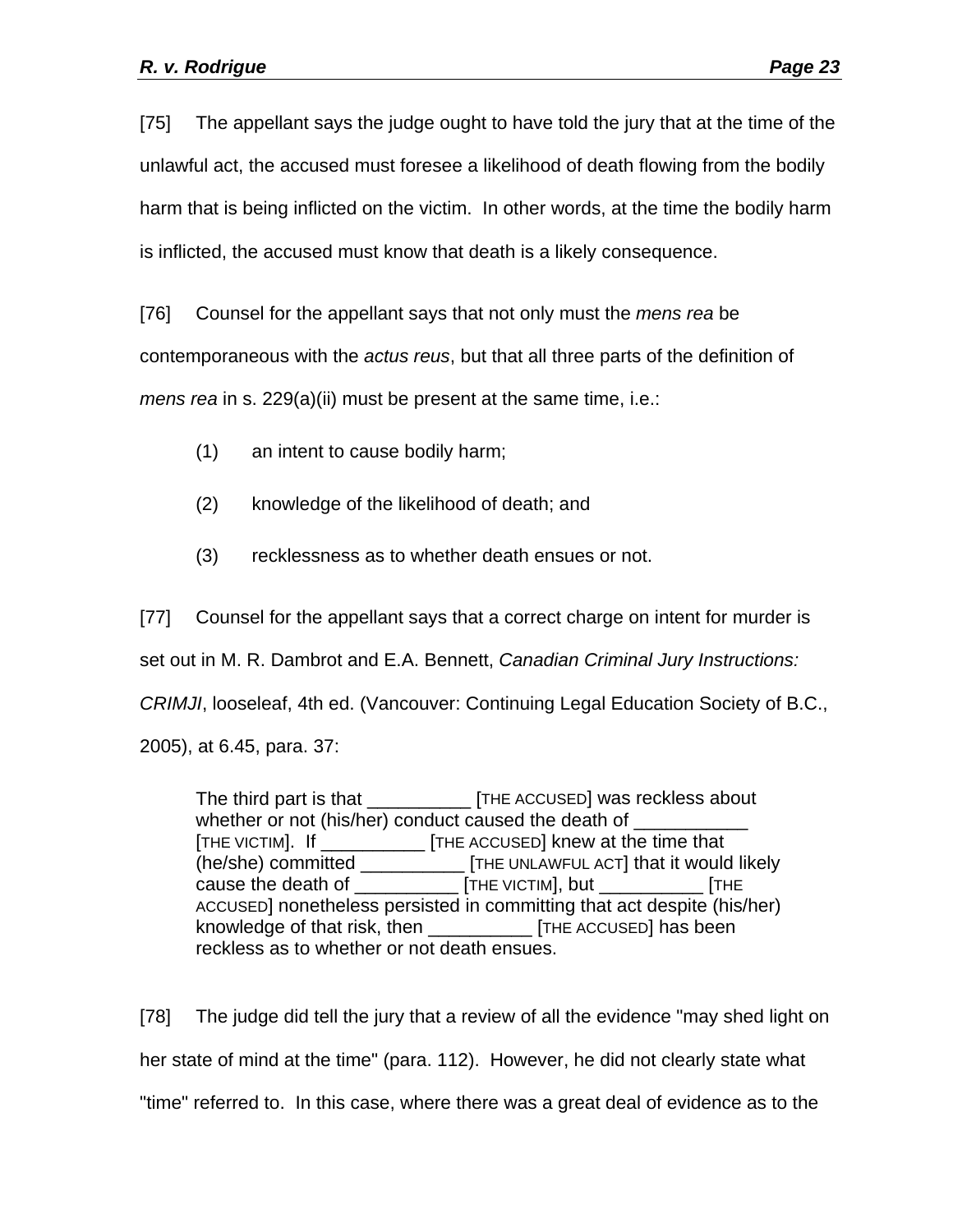accused's conduct or misconduct after the stabbing, the appellant says it was essential to direct the jury to consider the appellant's state of mind at the time of the unlawful act of stabbing. This is especially so because the jury was specifically directed to consider what the appellant did or did not do after the unlawful act that caused Mr. Dawson's death.

[79] The appellant says the essential defect in the trial judge's charge is that it never focussed the jury on the issue of whether the accused foresaw death as a consequence of her actions at the time of her unlawful act. The jury was told to consider her state of mind and what she meant to do. This was an appropriate charge for s. 229(a)(i), "means to cause death". But it was inappropriate for the mental state requirement under s. 229(a)(ii) because it failed to connect "means to cause bodily harm" with the additional mental state of knowledge of the foreseeable consequences of that bodily harm.

[80] The appellant argues that *CRIMJI* contains the appropriate charge in these circumstances at 6.45, para. 36:

The second part is that \_\_\_\_\_\_\_\_\_\_ [THE ACCUSED] knew that the bodily harm would likely cause the death of \_\_\_\_\_\_\_\_\_\_ [THE VICTIM]. You must ask yourselves whether \_\_\_\_\_\_\_\_\_\_ [THE ACCUSED] intended to cause bodily harm of such a grave and serious nature that (he/she) knew that it was likely to result in the death of THE VICTIM]. As you probably know, knowledge is like intention. They are both states of mind. Therefore, you should decide what FITHE ACCUSED] knew the same way you decide what (he/she) intended to do–by looking at all the surrounding circumstances (including the effect that intoxication or mental disorder may have on a person's ability to foresee or know that death was a likely consequence of his/her actions).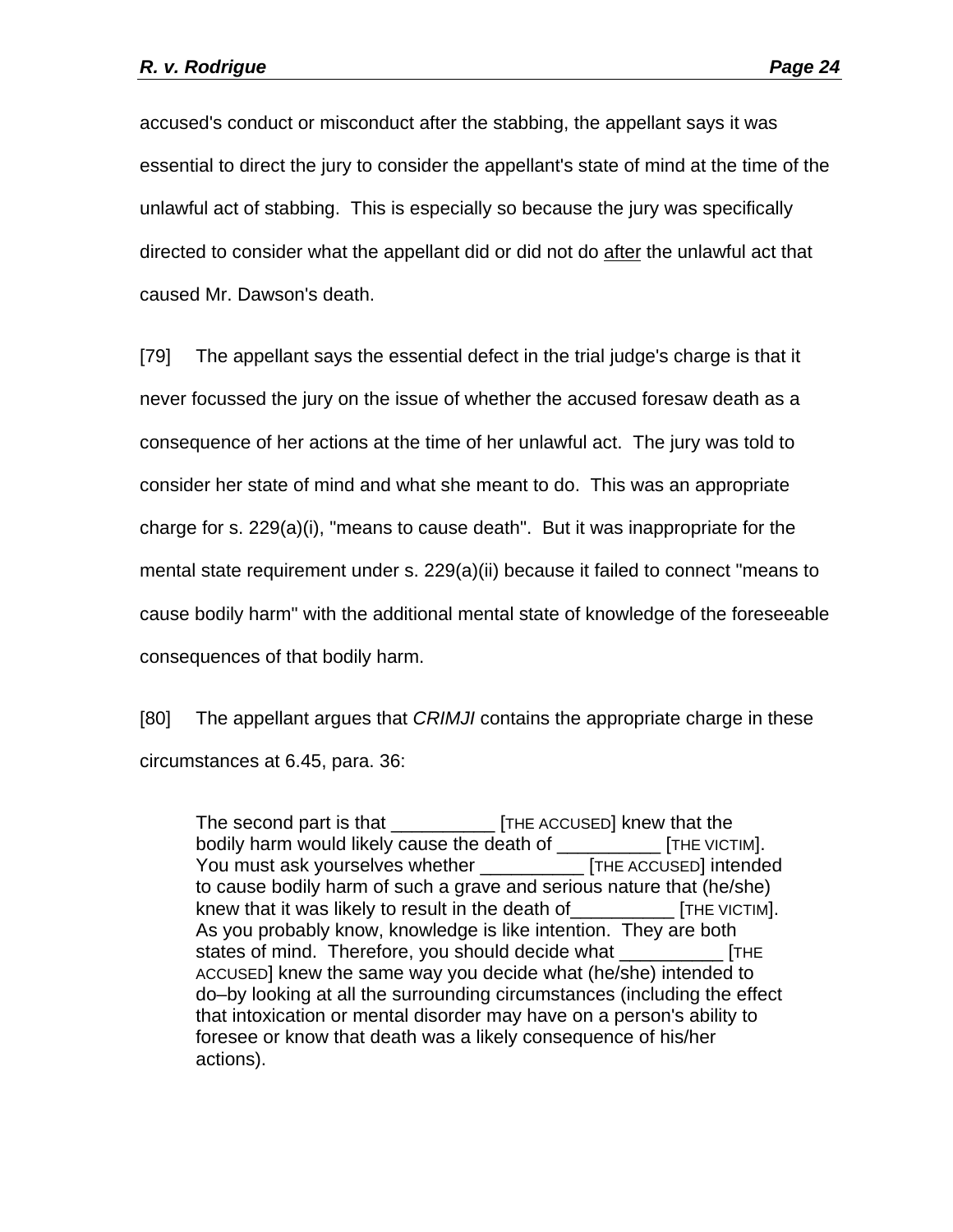[81] Finally, with respect to the charge on intent, the appellant contends that the trial judge failed to define "recklessness". In this case, where the jury was directed to consider acts done or not done "after the stabbing", the inclusion of the word reckless had a special significance. The appellant says it was essential for the trial judge to provide the jury with assistance as to the meaning of recklessness within the overall definition of the mental state for murder. Given the failure to alert the jury in any meaningful way to the requirement of knowledge of death as a likely and foreseeable consequence, it was even more imperative that this word be given its meaning within the legal concept.

[82] The *Oxford English Dictionary* definition of "reckless" is "Careless in respect of the consequences of one's actions; lacking in prudence or caution" or "Having no care or consideration for ... another." It can also mean showing neglect towards something or someone. However, within the meaning of s. 229(a)(ii), reckless refers to the foreseeability of a likely, as opposed to simply a possible, consequence flowing from the bodily harm that he is occasioning the victim: *R. v. Cooper*, [1993] 1 S.C.R. 146 at 155, 78 C.C.C. (3d) 289. In other words, within the legal definition of the mental element for murder, reckless is synonymous with a substantially subjective state of mind, and not with imprudence or carelessness. As explained by Cory J. (for the majority) in *Cooper* (at pp. 154-155):

The aspect of recklessness can be considered an afterthought since to secure a conviction under this section it must be established that the accused had the intent to cause such grievous bodily harm that he knew it was likely to cause death. One who causes bodily harm that he knows is likely to cause death must, in those circumstances, have a deliberate disregard for the fatal consequences which are known to be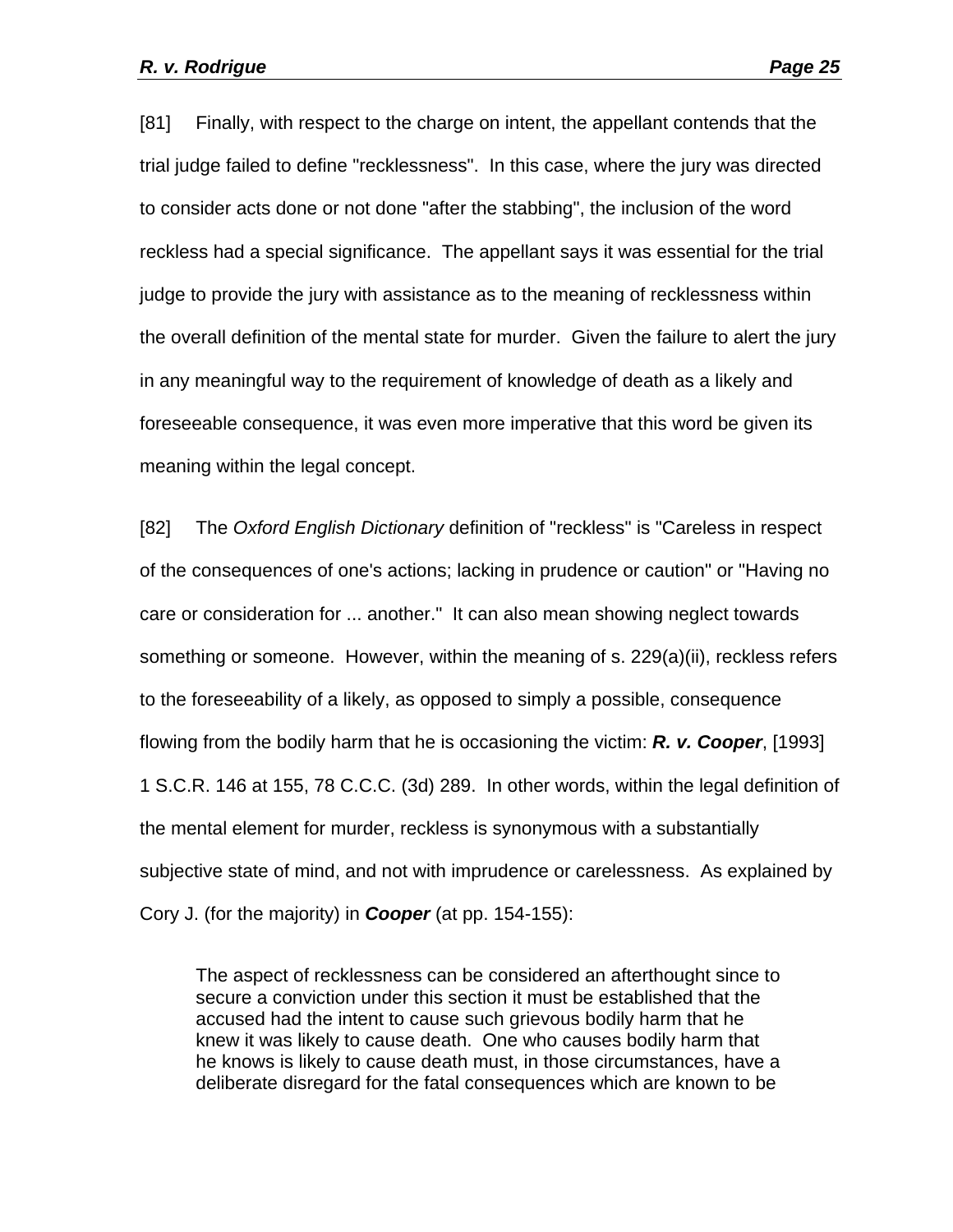likely to occur. That is to say he must, of necessity, be reckless whether death ensues or not.

[83] The Crown referred us to the instruction given by the judge at the commencement of the trial on s. 229(a)(i) and (ii), and to his closing instructions on intent as quoted above (charge, paras. 109-112).

[84] The Crown says there could have been no doubt in the mind of the jury that the critical moment for determining intent was the time at which the appellant stabbed the deceased. Counsel says the instruction by the trial judge to consider the appellant's conduct, or failure to act, after the stabbing was not an invitation to the jury to look at the lack of assistance rendered by the appellant and then to reason backwards to an intent at the time of the stabbing. The Crown says nothing in the submissions of counsel or in the charge would have led the jury in that direction. The Crown says that what the appellant did or did not do after the stabbing was evidence to be considered along with all other evidence when looking at whether the offence committed was murder or manslaughter. Counsel says the judge was not required to provide the jury with any further instruction with respect to what constituted recklessness.

[85] The Crown points out that neither Crown nor defence counsel made any submissions during the pre-charge conferences as to the sufficiency of the charge on the intent for murder.

[86] In my respectful view, the Crown's submissions do not answer the deficiencies in this charge identified by counsel for the appellant.